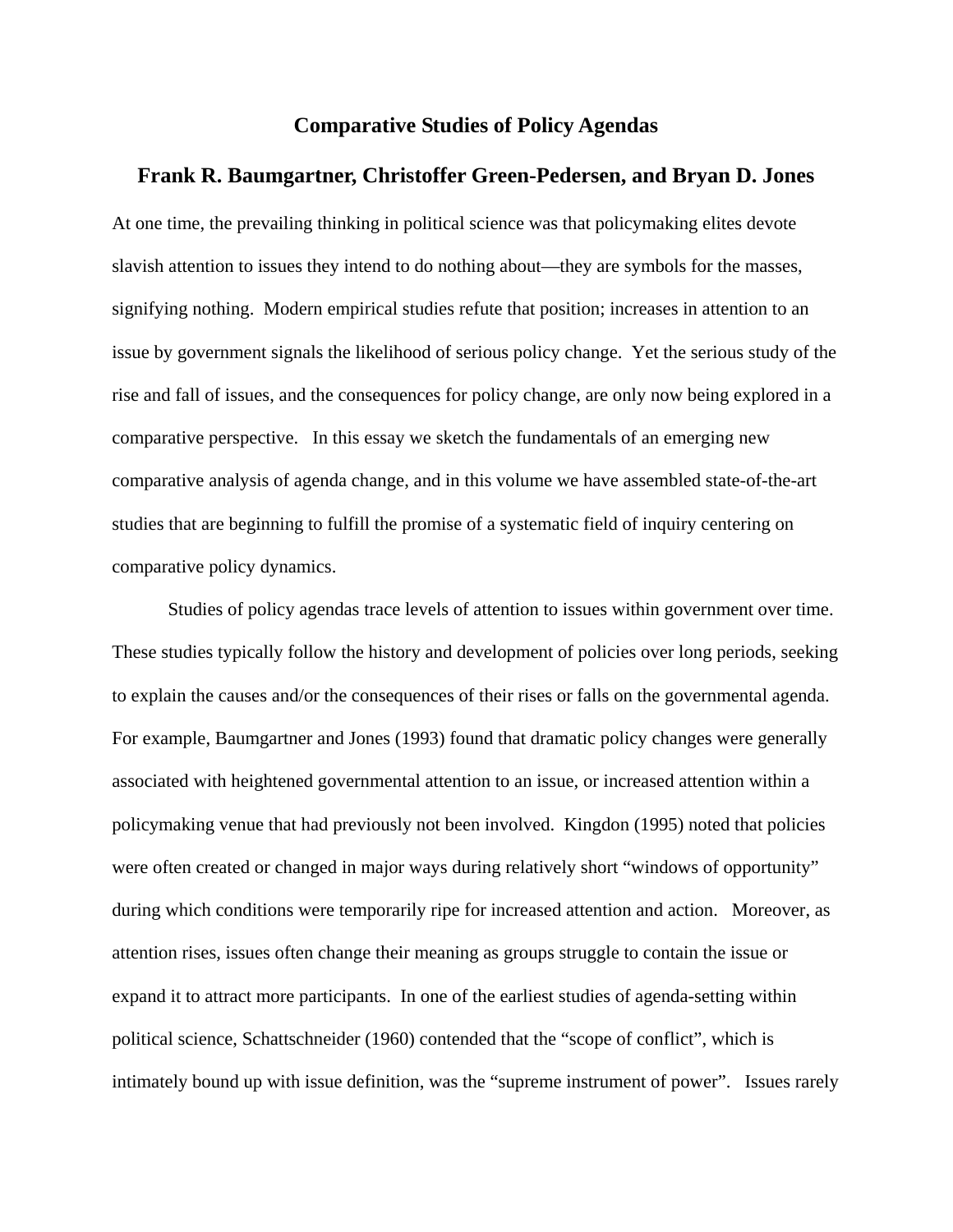rise or fall on the agenda without significant changes in how they are understood or what policies the government considers, so studies of the policy agenda are almost always concerned with issue-definition and policy change.

Studies of policy agendas fall within a broader literature on agenda-setting. This broader literature has several important strands, including media studies, public opinion, and other fields. (The term agenda-setting is also used for a completely distinct field of analysis: The study of voting procedures within parliamentary settings where the leader may be able to control the sequence of votes, thereby affecting social choices through this "agenda-setting" power.) Studies of agenda-setting in the media have a long history within mass communications and journalism studies, and some of the earliest theoretical work was done in this area. It was, after all, McCombs who famously wrote that the media did not have the power to tell the people what to think, but it did have the power to tell the people what to think about (see McCombs and Shaw 1972 and McCombs 2004). Since that early work, journalism studies have followed up on the "agenda-setting power" of the media and a vibrant literature remains in place in that field (see Dearing and Rogers 1996). Political scientists have been involved in these studies since the classic works of Schattschneider (1960), Bachrach & Baratz (1962), and Cobb and Elder (1972). The power to control the agenda was one of the major points of contention in the early "community power" studies of the 1950s and 1960s (see Hunter 1953, Mills 1956, Dahl 1961, Polsby 1963). After Schattschneider's assertions about he importance of the scope of conflict itself in determining the outcome of an political dispute, and Bachrach and Baratz' contention that there were "two faces of power" based on the ability to structure what alternatives were considered in the first place, it was clear that political science would always be concerned in one way or another with issues of agenda-setting. The more recent works of Kingdon (1995,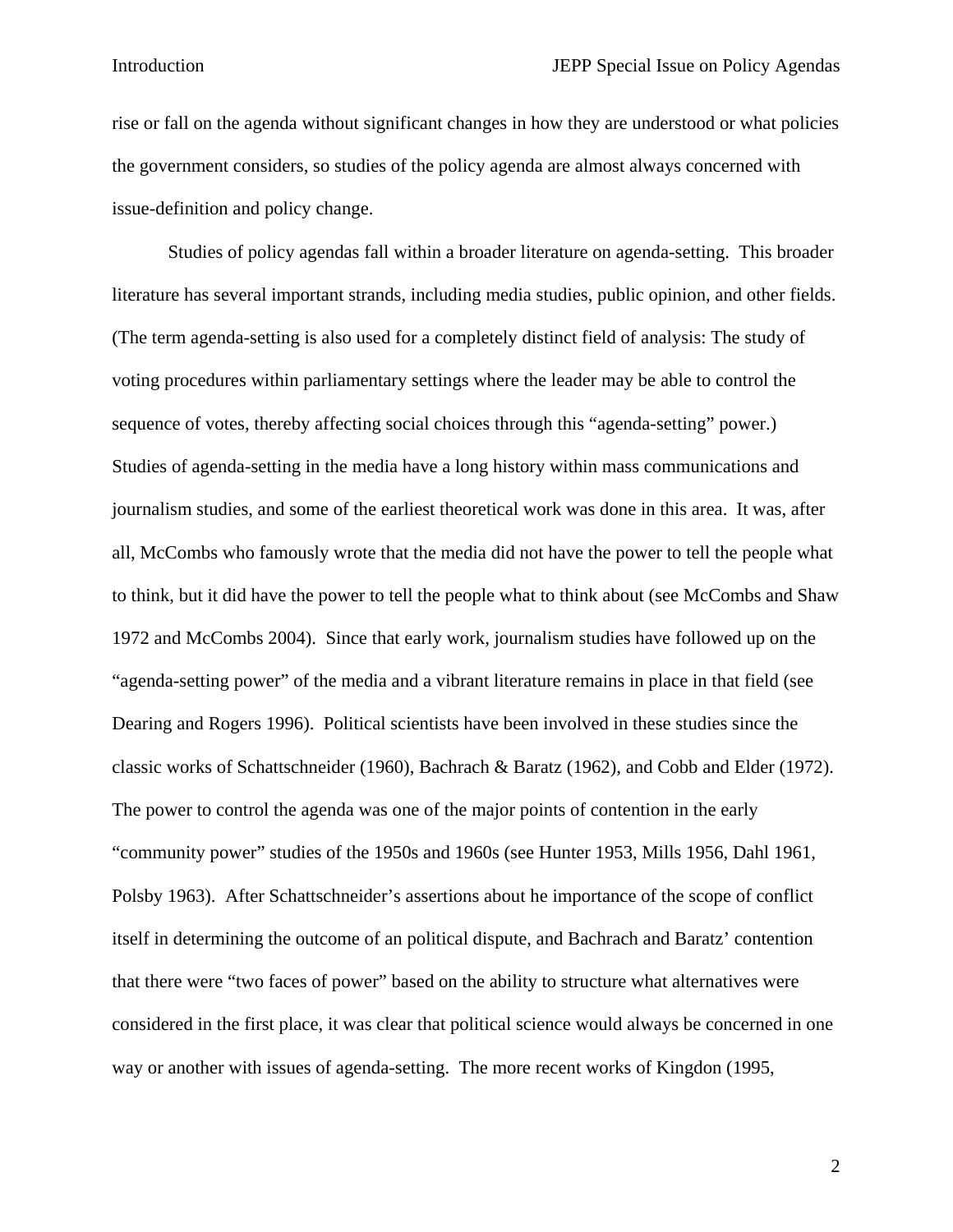originally published in 1984) and Baumgartner and Jones (1993) followed up on these early classics.

The common core of policy agenda research is attention to the dynamics of how new ideas, new policy proposals, and new understandings of problems may or may not be accepted in the political system. The literature is equally concerned with the forces reinforcing the status quo, resisting the emergence of new issues or the incorporation of new actors, as well as those circumstances that allow occasional dramatic changes. New issues or ideas may well meet resistance from the prevailing political arrangements, but they sometimes break through to create dramatic policy changes. From the earliest studies, scholars focused on the status-quo biases of political institutions and the associated distribution of power favoring established interests. But they simultaneously explored the possibilities for those lacking a voice to gain it through the mechanics of issue-definition, framing, and the mobilization of support. Thus the literature continues to address fundamental issues such as those raised by Schattschneider and in the earlier community power studies.

The literature on policy agendas has been largely developed in the US context, and some have questioned the degree to which the ideas developed in this context may be applied in other political settings, as will be evident below and in the contributions that follow. This volume brings together a range of studies designed to assess and demonstrate the value of a large-scale *comparative* approach to the study of policy dynamics and policy agendas. Are the processes by which new ideas and interests are incorporated into the political system generally similar in the US and in other democracies? Or are we forever consigned to treating "American exceptionalism" as an unexplained residual? Studying policy dynamics rather than making static comparisons among systems may well lead to the discovery of similarities in processes. The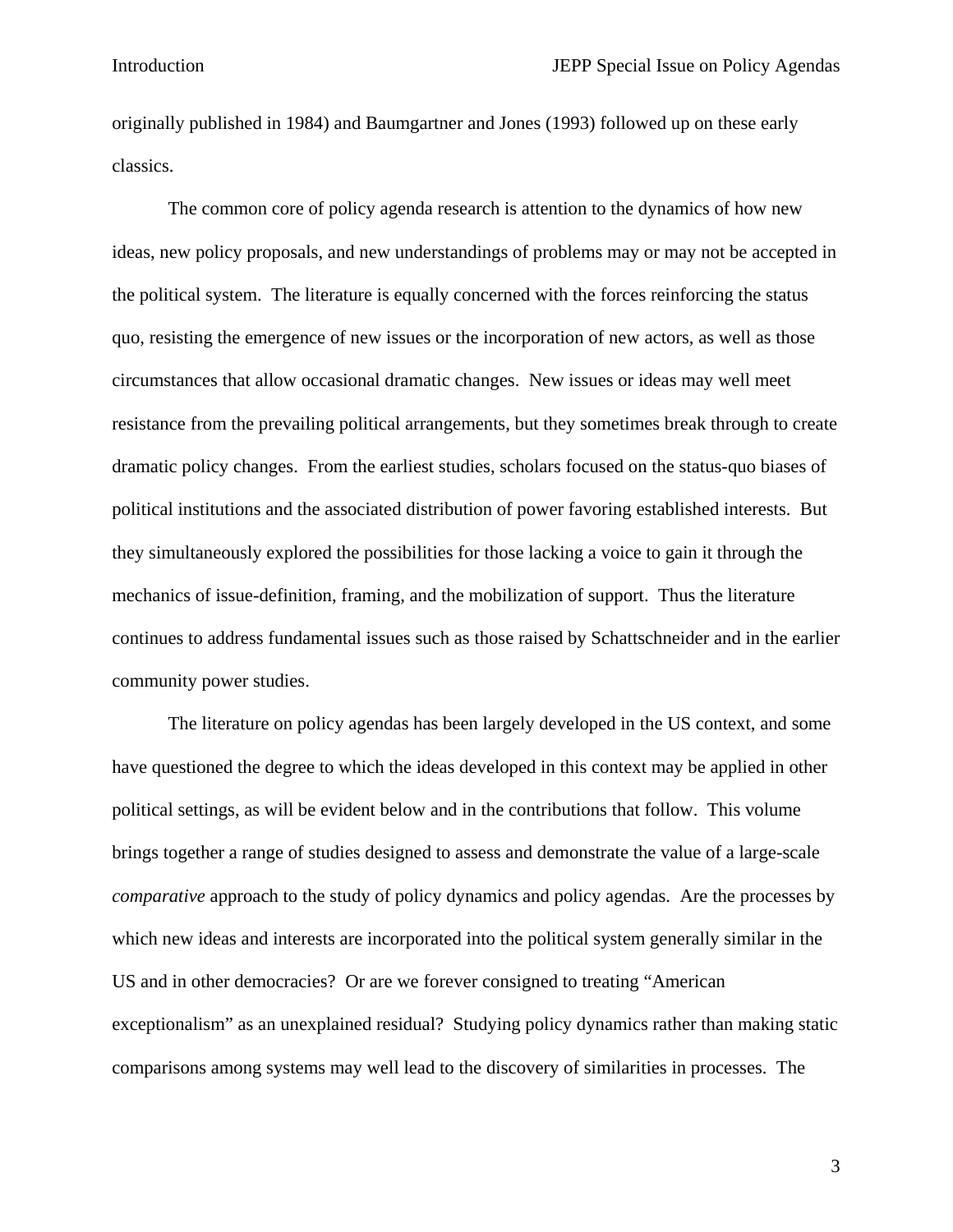articles in this volume demonstrate the tremendous potential of expanding the theoretical and empirical scope of agenda-setting studies from their traditional American focus to a more comprehensive and comparative view.

A primary finding from agenda-setting studies is the reactive nature of policymaking, resulting in a disjoint and episodic trace of policy activities across time. As new participants with fresh ideas break into the inner circle of policymaking, the system is jolted; there is nothing smooth about the process of adjustment in democratic societies. For instance, Baumgartner and Jones (1993) showed how policy stability is fostered by a general lack of attention to an issue, but long periods of inattention is sometimes supplanted by periods of heightened attention and dramatic shifts in policy outcomes due to shifts in framing, venue control, and social mobilization. Similarly Kingdon argued that major policy change happens when the three streams—problems, proposals, and politics—come together in a "window of opportunity" that focuses collective attention on problem and a solution simultaneously. This also results in a policy discontinuity. These are important ideas that may have broad applicability across many systems, yet the literature has developed with an overwhelming focus on just a single system the peculiarly pluralistic and open US one. The studies brought together in this volume assess the degree to which these ideas are applicable in a diversity of settings outside the US.

## **Punctuated Equilibrium**

It has become clear that rapid, destabilizing change is possible even in those policy systems which have been stable for decades. Institutional and cultural procedures or structures may enhance and reinforce stability, and these structures may remain stable. Change is not inevitable, by any means. However, even the most apparently stable policy subsystem may be upended when the institutional supports that keep it in place are themselves revised. While major policy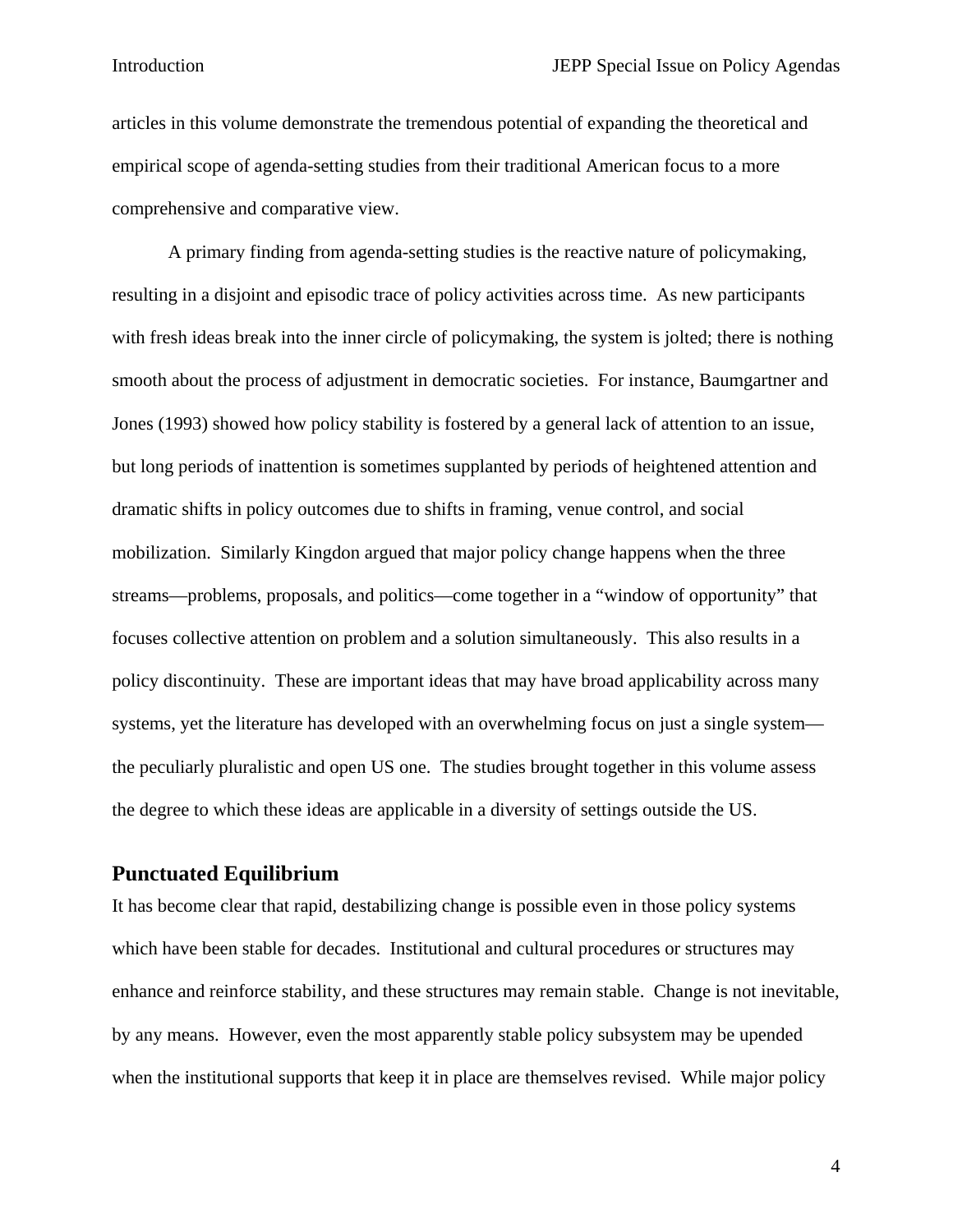changes can be initiated following the election of a new party coalition, this is not always the case. One common source of structural change is leadership change through elections in democratic systems. Changes often come about when new proposals are put forward by the governing party coalition in an attempt to incorporate new policy ideas or new groups of voters. In a study of major laws in the US from 1947 through 1998, Jones and Baumgartner (2005) found that more than half were passed in the absence of any party change. Elections are one source of change but there are many others.

Baumgartner and Jones (1993) set forth their *punctuated equilibrium* thesis to capture this tendency of political systems to drift incrementally most of the time, only to be roused to major action when collective attention became galvanized around an issue. The authors developed punctuated equilibrium as an analysis of the pluralistic and open American political system, but a number of scholars in Europe and elsewhere have found the approach applicable to parliamentary systems. (It has not always been clear, however, whether a theory prominently featuring venue-shopping could possibly apply in political systems featuring neither federalism nor separation of powers, a point to which we return below). The model sees most policies as lodged in a set of policy subsystems that assemble affected actors in and out of government. These policy subsystems change only incrementally, and operate out of the limelight of public scrutiny. Occasionally, however, policies come to the forefront and major political actors begin discussing them; at these times, policies can change very rapidly.

The ability of political systems to initiate major policy changes is related to how political systems process information (Jones and Baumgartner 2005). After all, society is not static, and we should not expect political systems to be so, even in the absence of changes in the preferences of major players. But there can be great friction in the reaction of political systems. When this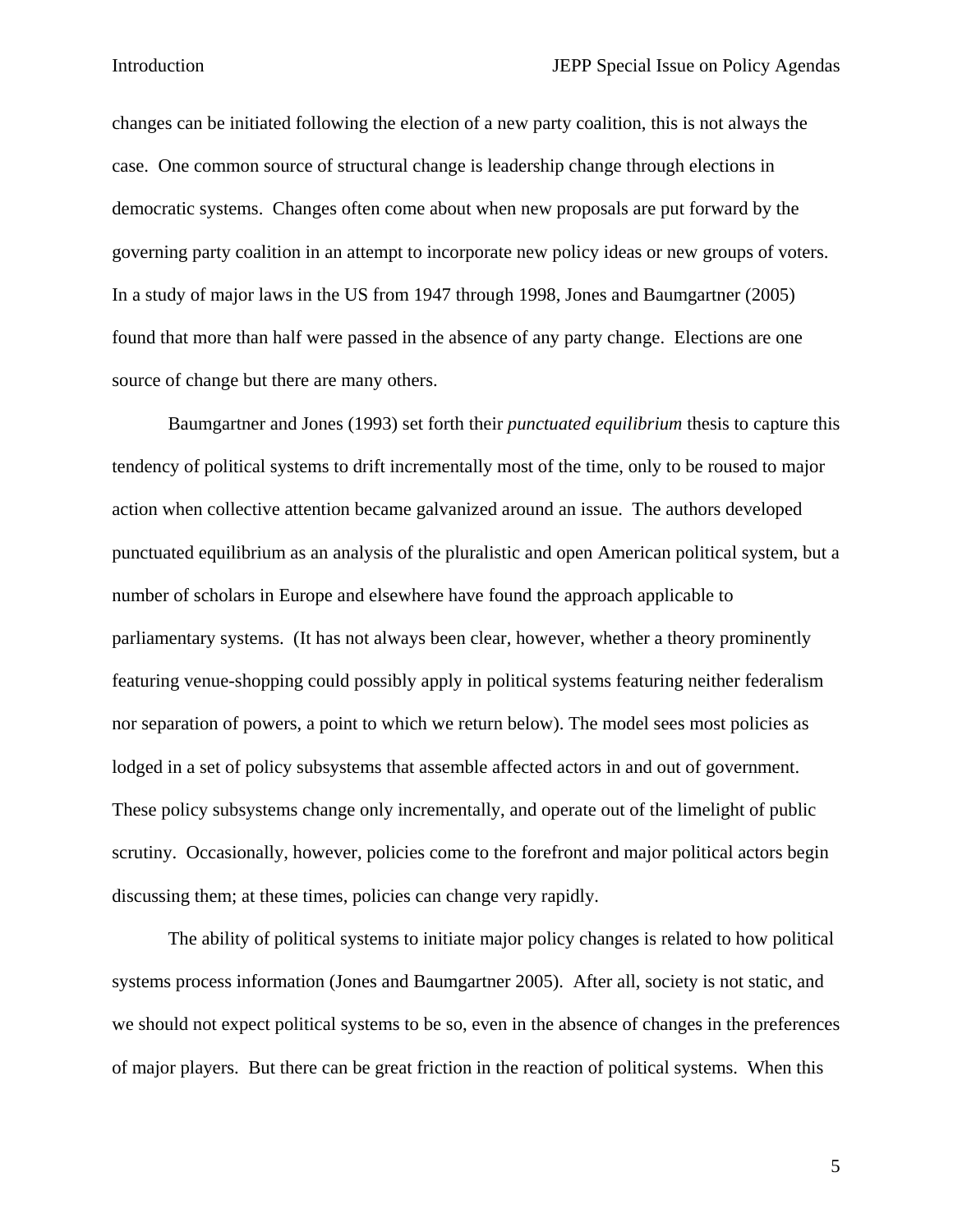friction is overcome, the system virtually leaps forward, but if the forces pushing for change are too weak, gridlock dominated by "veto players" results. This friction can stem from the unwillingness of major power-holders to recognize the need for change because of commitment to ideology or group benefits (termed *cognitive friction)* or from the resistance of institutions (termed *institutional friction*). Democratic political systems are not locked in some sort of invariant path dependency forever, but are adaptable and capable of responding to new challenges, even if that responsiveness is characterized by a great deal of resistance, friction, and inefficiency.

Tracing attention and government action to particular policies over long periods of time, we term *policy dynamics.* This often provides a different perspective than studies that emphasize cross-sectional comparisons or analyses of shorter periods of time. A reasonably long time perspective is necessary to reveal the fundamental dynamics of stability and punctuations, as Baumgartner and Jones (1993) argued. A short time perspective would only have captured one of these aspects, most likely reaching a conclusion that policies are incremental, as they are most of the time. Kingdon's model stresses how the temporal configuration of different factors is crucial in producing policy change, and his notion of "softening up" suggests the necessity of examining the development of policy proposals across extended periods of time. Policy dynamics, in a comparative sense, involves following policies over long periods in more than one political system, or for more than one issue. This makes it possible to trace the development of the same issue in different institutional or cultural settings, or to see the development of more than one issue over time. Much of the literature on agenda-setting and policy dynamics has focused on just one issue, or one issue at a time in any case (for a recent counter-example, see Jones and Baumgartner 2005). There is much to learn from attempting to find the general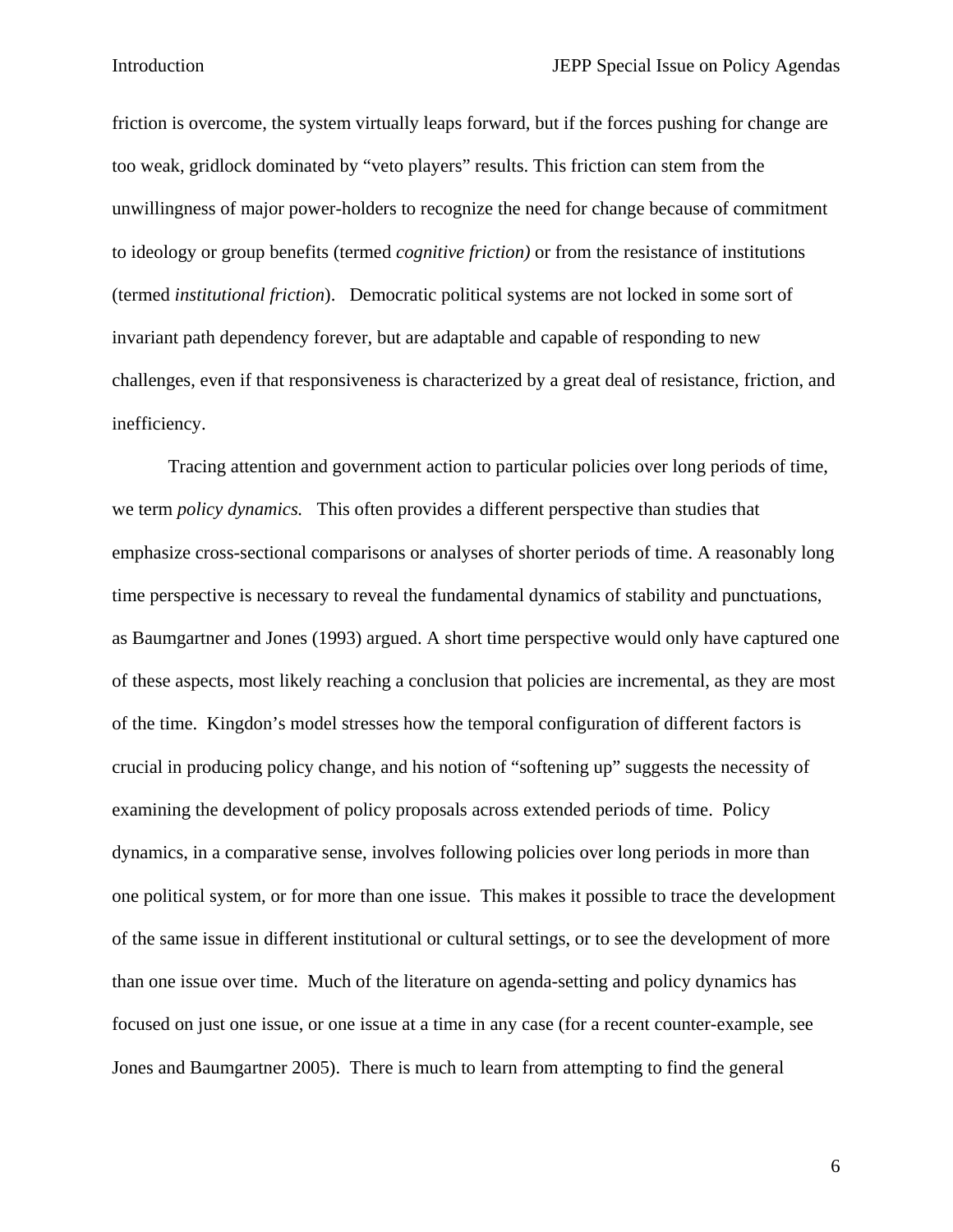1

properties of policy dynamics across many issues; what applies in one case may or may not apply in the next, so we need to be careful about generalizing from case studies. The literature on policy dynamics is certainly developing across many policy areas. However, it has been virtually devoid of comparative studies in more than one political system until now. Such comparative studies of policy dynamics stand in start contrast to most studies in comparative public policy, which can be termed studies of comparative policy statics. Policy dynamics is the most common way to study the development of policies within single countries, and that literature is increasingly based on analyses of more many issues. Not until now have there been comparative studies of this type, however; we hope to promote such an approach in the future. There is much to learn.

# **The Promise of Comparative Studies of Policy Dynamics**

The literature on agenda-setting has American roots, but it stands to gain tremendously from a comparative perspective, and comparativists can gain from incorporating the approach as well. Many of the ideas most prominently associated with the agenda-setting tradition, particularly venue-shopping, may appear to be peculiarly American.<sup>[1](#page-6-0)</sup> Unitary and parliamentary systems would seem to provide few opportunities for such things, although the European Union has opened new opportunities for actors to exploit different policy venues. Nevertheless it is worth questioning whether the agenda-setting approach has much to offer those studying systems outside the US. Indeed, the comparative literature has been slow to gravitate toward questions of agenda-setting, focusing instead on important questions such as government composition,

<span id="page-6-0"></span><sup>&</sup>lt;sup>1</sup> There are of course a few examples of comparative agenda studies. Baumgartner 1989a and b, Albæk, Green-Pedersen & Nielsen 2006, Green-Pedersen 2006, and Studlar 1993 offer cross-national studies whereas Considine 1998 is a study of Australia. Cobb, Ross and Ross 1976 offer theoretical considerations about agenda-setting across political systems. This literature is growing but this has traditionally not been a large focus. Our bibliography and those of the articles in this issue offer additional more recent, examples. See also True, Jones, and Baumgartner (in press).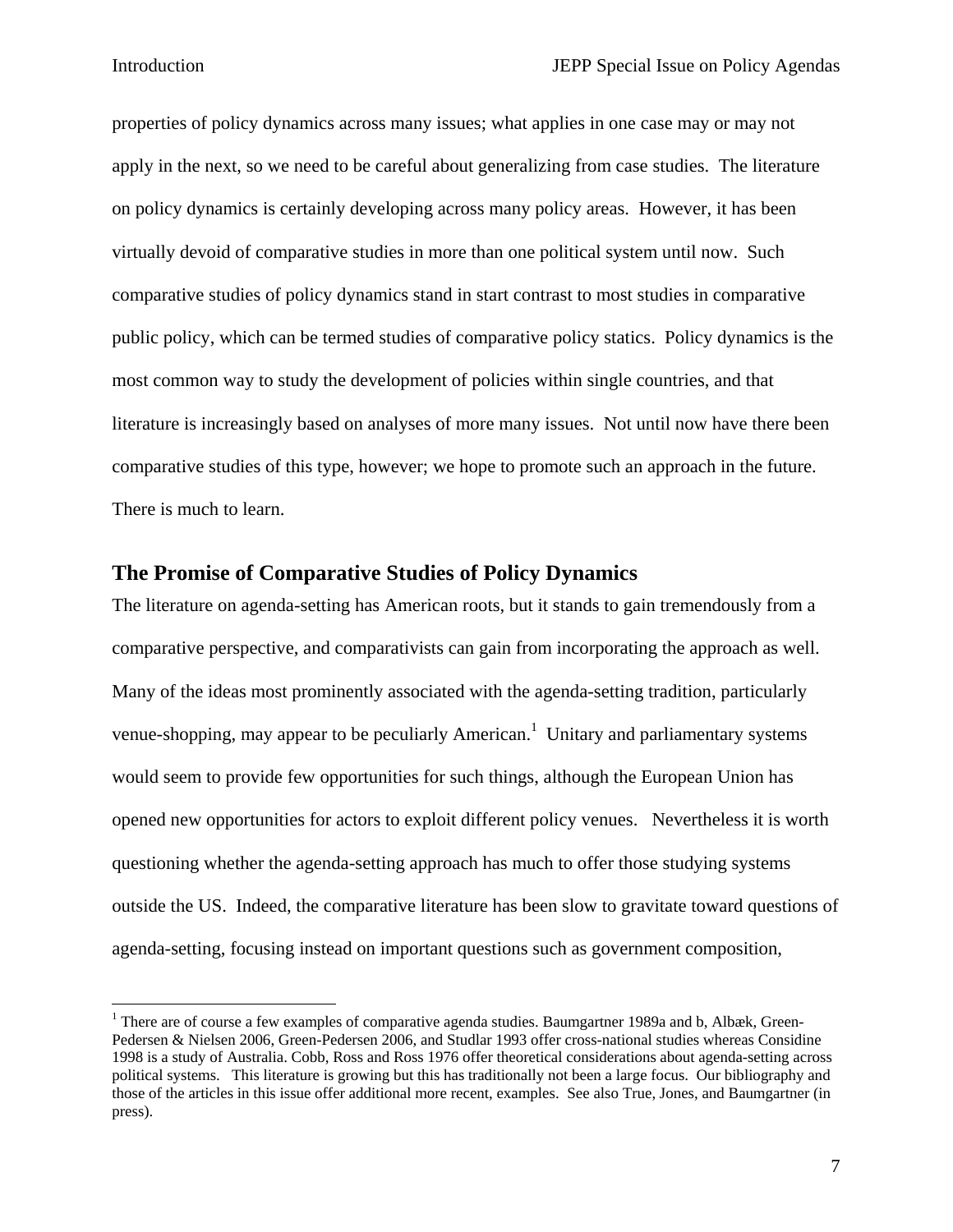welfare state development, social inequalities, party-system development, and other topics. The articles assembled here show a number of ways in which the agenda-setting approach can be helpful in studying diverse political systems, and also how the comparative approach can facilitate the study of agenda-setting.

The first and most obvious question stemming from a comparative perspective on agenda-setting is to what extent the findings of the agenda-setting tradition can be generalized from their US base. The US political system with its extensive separation of powers, bicameralism, and federal dynamics differs significantly from other democratic political systems. Thus, one may argue that the picture of long-time stability interrupted by short periods of sweeping changes is a consequence of the structure of the US political system. The concept of venue-shopping was developed with the US federal separation of power system in mind. Are similar processes even possible within a parliamentary system? Earlier studies by Pralle (2003), Sheingate (2000), and Daubjerg and Studsgaard (2005) would suggest this, but more research is needed.

On the other hand one may also argue that the picture of long-term stability interrupted by sweeping change does not so much stem from the structure of the American political system but from the way political actors in any political system must behave. No system can attend to all issues all of the time, so that disjoint shifts in attention allocation is possible in all political systems. This picture fits nicely with the findings of bounded rationality and serial information processing (Jones 2001), which may be a general characteristic of complex human systems everywhere. Even a unitary state with limited separation of powers remains tremendously complex with multiple opportunities for agenda-setting dynamics to play important roles, even if the particular mechanisms of this may differ by institutional setting.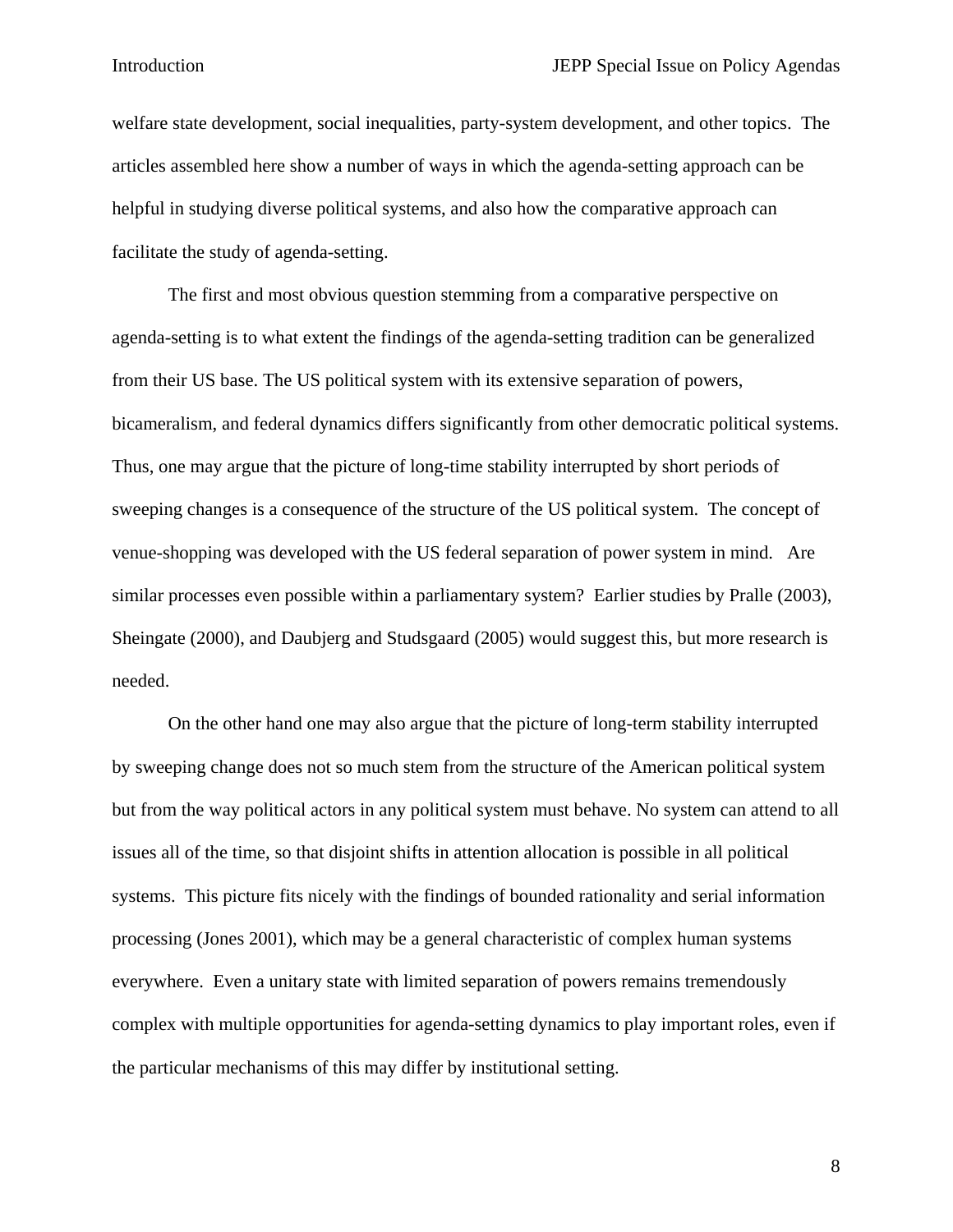One strategy for testing whether the punctuated-equilibrium (PE) results common in the US literature are caused by the structural design of the American political system or are a universal phenomenon rooted in the nature of human decision making is to look at the distribution of policy changes across time. The idea is to take measures of public policy change, for example, budget allocations to policy categories, and prepare a table of year-to-year percentage changes. Then a single frequency distribution can be prepared of all the percentage changes. If incremental changes characterize the system, then this frequency distribution will look approximately like the classic bell-shaped Normal curve. If punctuated equilibrium is the rule, however, the frequency distribution will have a very slender central peak but dominant and very long tails, and will not strike an observer as Normal at all. Figure 1 is a reproduction of the classic *leptokurtic* budget change distribution first found by Jones, Baumgartner and James True (see Jones and Baumgartner 2005). The central peak indicates that most of the time there is very little policy change, white the fat tails document the occasional punctuations. This distribution is the characteristic signature of policy punctuations.

### (Insert Figure 1 about here)

This strategy was applied to US data by Jones, Sulkin and Larsen (2003) and Jones and Baumgartner (2005) but can easily be adopted for use in any system. The contributions in this volume by Breunig and by Baumgartner, Foucault & François follow this approach and find similar patterns in the overall distribution of budgetary changes over time as that shown in Figure 1. These findings would indicate that the specific nature of the American political system is not the main cause of the picture of long-term stability and short-term change. On the other hand, Breunig finds considerable variation in this "punctuation picture" caused by differences in party politics pointing to the fact that political system related variables still have important role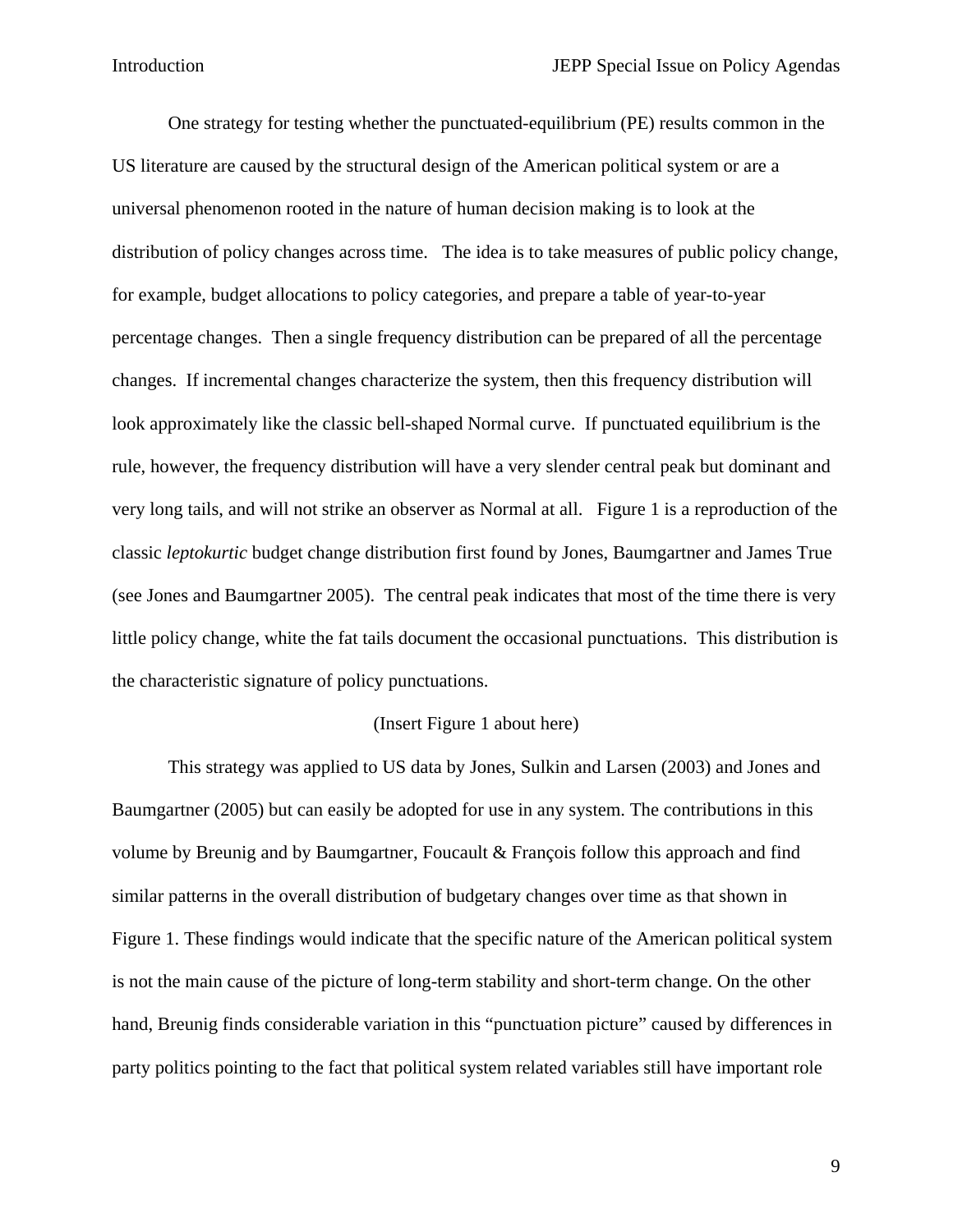to play in understanding policy change, particularly the extensiveness of the punctuations. Baumgartner, Foucault & François look at a range of institutional design changes in French constitutional systems since 1815 and find few impacts on the overall shape of budgetary change over time. This suggests that even quite substantial institutional design changes, such as shifts in the relative strengths of the legislative and executive branches, do little to overcome the general cognitive and decision-making limitations of political leaders in addressing the tremendously complex range of issues that governments must juggle.

Breunig's finding about partisan variation leads directly to an important question in relation to the applicability of American based agenda-setting theory in a comparative context. This is the role of political parties. The less-central role political parties play in American politics is clearly reflected in the tendency of the American agenda-setting literature to emphasize interest groups, think tanks, and policy entrepreneurs rather than political parties. When one moves to parliamentary systems, the role of political parties becomes more obviously important, and many comparative scholars have been skeptical of the agenda-setting literature because, following the American tradition, studies have not emphasized the roles of parties as much as would be expected in a Parliamentary context. This concern is directly addressed here in the articles by Walgrave et al. and John as well as by Breunig. The findings are, however, somewhat contradictory. Walgrave et al. point clearly to the central role of political parties in Belgian policy making, whereas John does not find political parties to have played a significant role in British urban policy. However, the exact understanding of how political parties affect policy change is different in the two studies. Walgrave et al. focus on the effects of coalition politics whereas John looks at the role of a change in the left-right position of the government—the classic "does politics matter" question. The different ways of approaching the role of political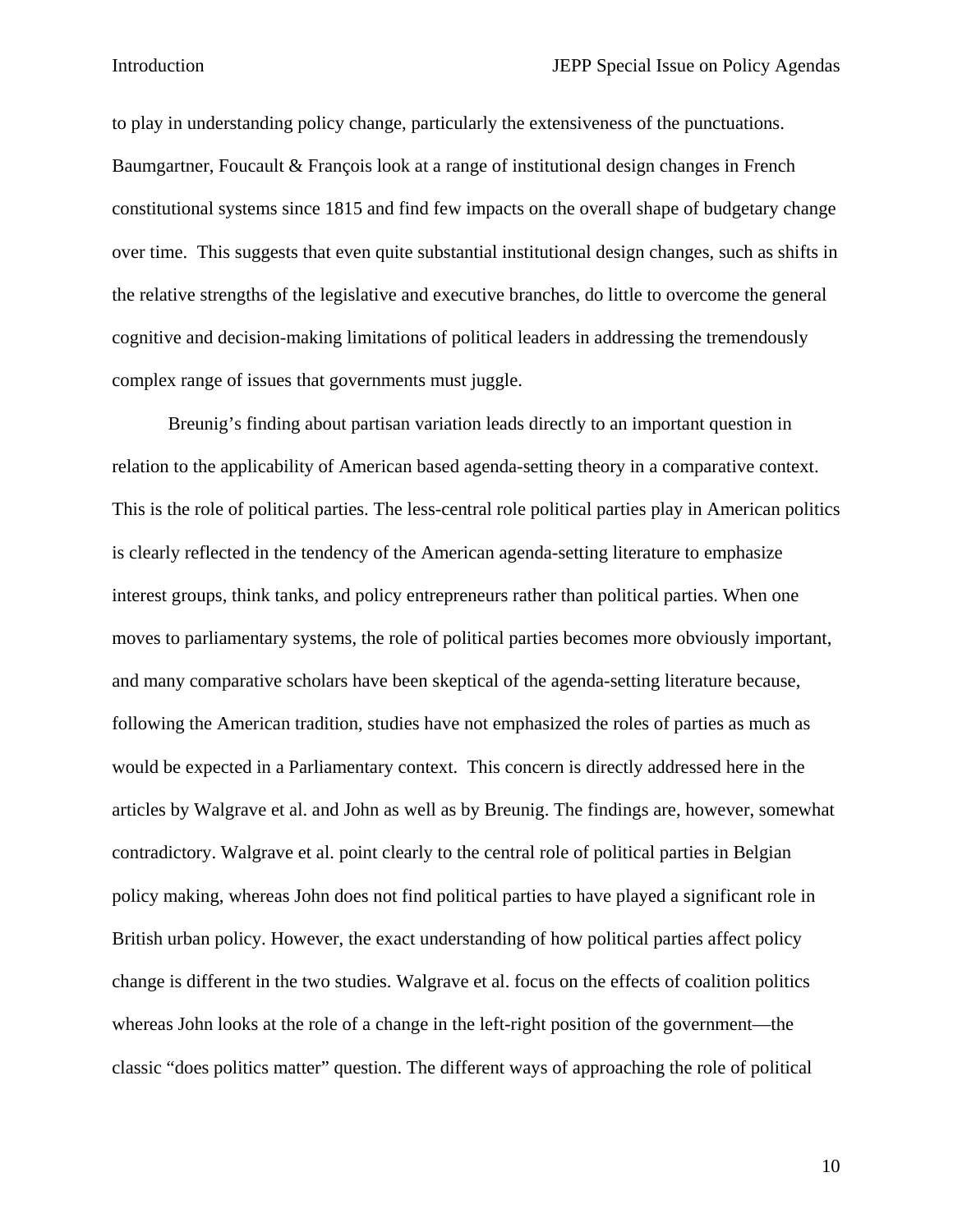parties in policy change in two articles are easy to understand given the differences in party systems between the British Westminster two-party system and the Belgian multi-party system with a tradition of center-oriented coalition governments. The studies in any case present models of how we can incorporate parties into an agenda-setting framework. Students of parties stand to gain from understanding the ability of parties to affect the overall agenda, and the literature on agenda-setting gains important insights about the impact of voting, elections, and party ideology on these processes by moving out of the US context to areas where there is greater variation in the roles of parties and party systems.

The diverse findings concerning the roles of parties in the articles by Breunig, Walgrave et al. and John underscore the various roles of parties in different party systems. Whereas it may be true that European parliamentary systems all differ from the US in that their parties tend to be more cohesive an potentially important than in the US, there is great diversity across the different systems. Further, there are different theoretical perspectives on party politics. The "does politics matter" question is one perspective and the structure of coalition politics another. The structures and functions of parties are clearly different in two-party systems rather than in the coalition governments that result from complex multi-party systems (though these findings may be complex: note that John found limited impact in Britain but Walgrave et al. posit a more positive role for parties in Belgium). As a third example, Green-Pedersen's (2006) study of the politicization of the issue of euthanasia in Denmark, the Netherlands and Belgium shows how the possibilities of linking issues such as euthanasia to pre-existing conflicts in party systems determine whether such issues become political which again has significant policy consequences. Thus, there is clearly much to learn about the impacts of parties on agenda-setting processes and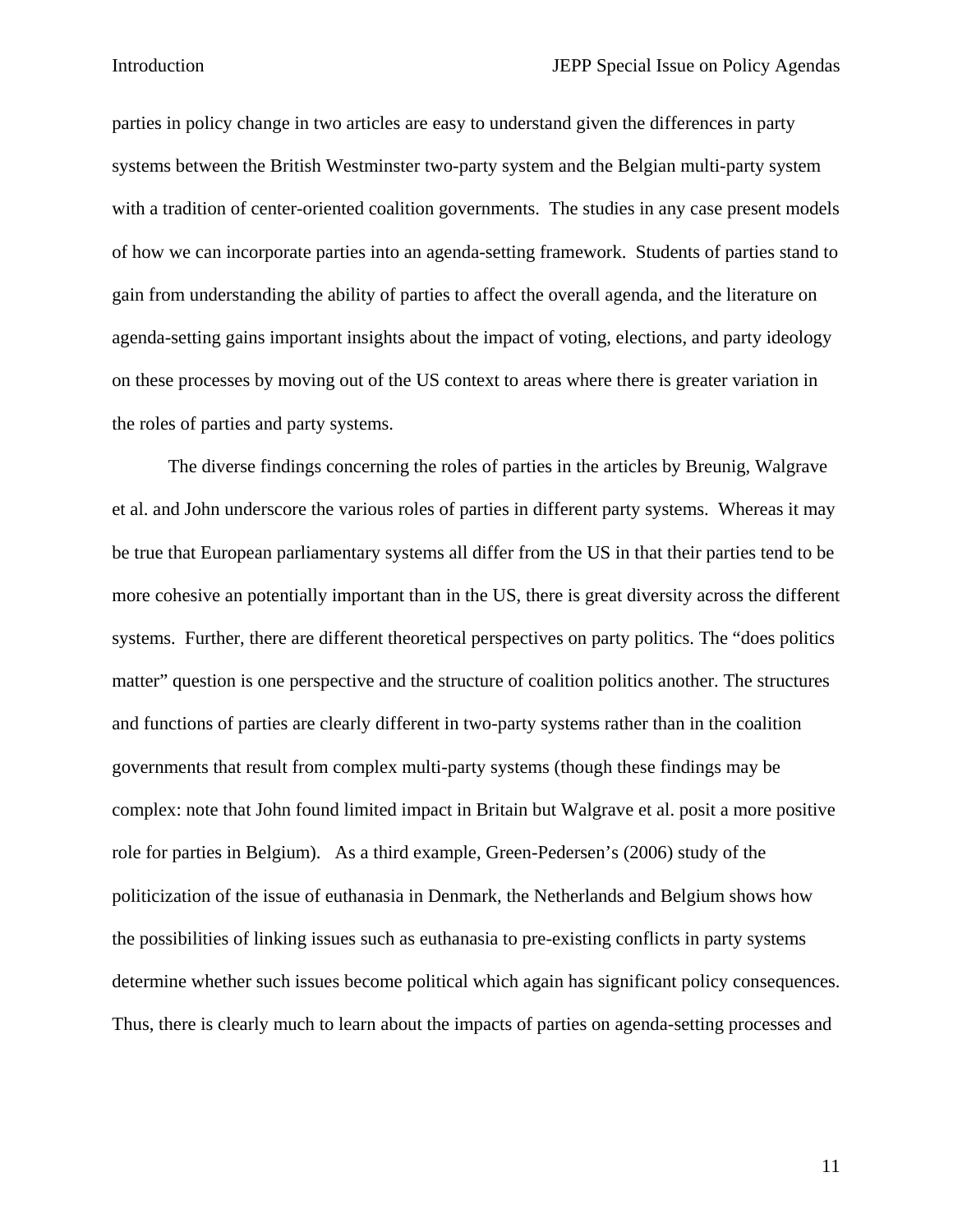the early evidence is that these effects may not be as some have imagined. Even in a majority position, parties do not necessarily follow systematically different agendas than their rivals.

In any case, the general point is simple: With a broader empirical perspective covering more political systems, the comparative approach offers the promise of considerable refinement and improvement in the literature on agenda-setting, making variables out of what were once treated as constants. Expanding our focus to systems with diverse party systems can only help forge important insights into their impact on the policy process.

This points to another way in which a comparative perspective on agenda-setting may be helpful. Critics of agenda-setting studies have often argued that agenda-setting studies were describing rather than explaining processes of policy change. In a comparative framework, the effects of variables such as party differences, political systems, interest-group influence or focusing events can be studied much more systematically. Across the studies included in this volume we see considerable variation in each of these factors, whereas in the US-based literature these had effectively been held constant. While the few studies included here do not answer these questions definitively, the comparative approach which they exemplify offers a powerful research strategy for the future.

One of the earliest articles that got scholars interested in the importance of the political agenda was Bachrach and Baratz' classic "Two Faces of Power" article (1962). Indeed, this article was recently recognized as the single most heavily cited piece in the history of the *American Political Science Review* (Sigelman forthcoming). Ironically, the provocative ideas laid forth there about the power of non-decision have proven very difficult to investigate. Indeed, very few empirical studies have followed up directly on these ideas (but see Crenson 1971). The reason is probably that non-decisions are so difficult to observe, but comparative studies offer a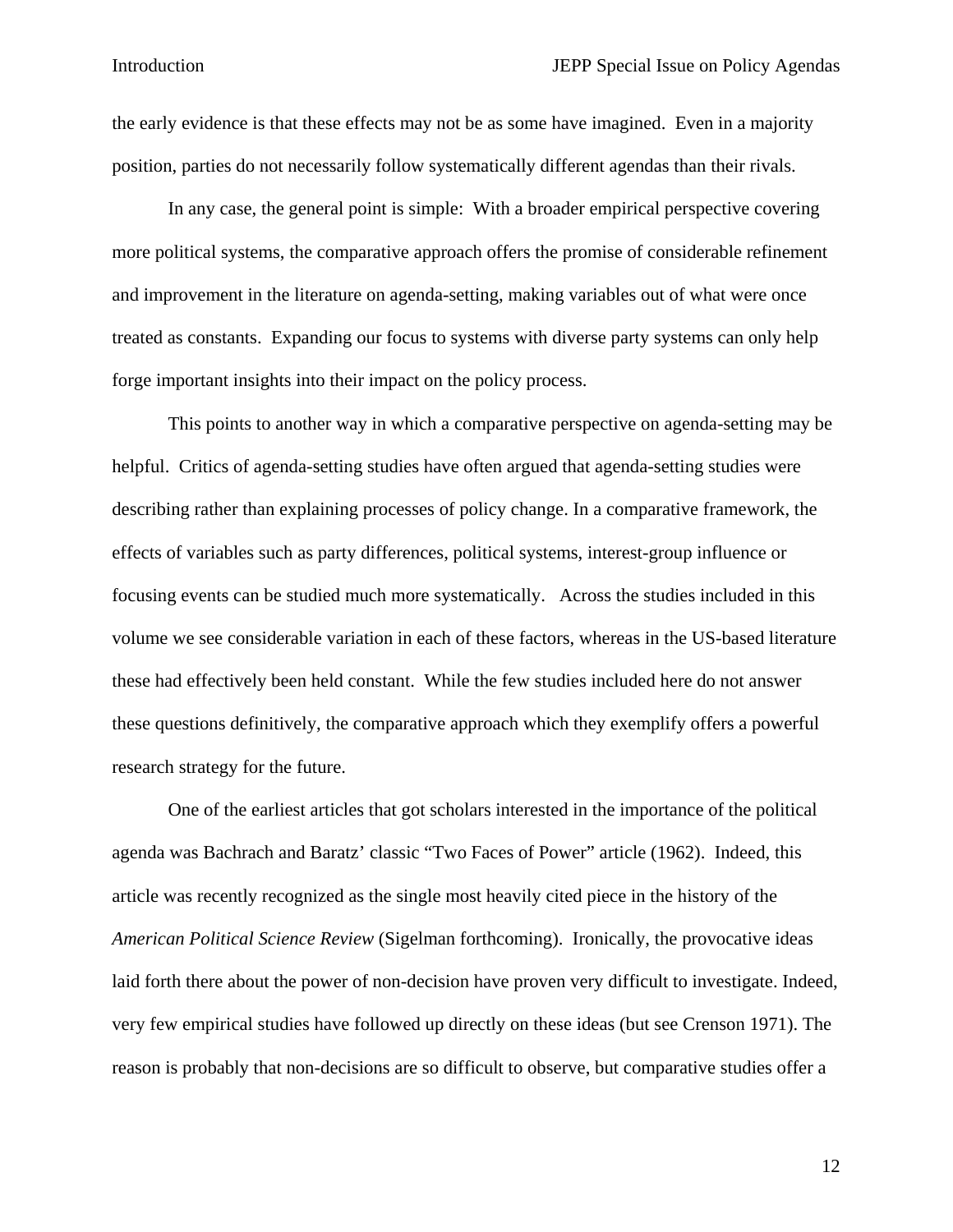way to study non-decisions, i.e. one can compare countries where certain decisions are made and not made.

Finally, moving agenda-setting studies outside a national context offers some new possibilities as well. Agenda-setting in the EU as studied by Princen and Rhinard in this volume is particularly interesting because the EU political system offers extremely limited space for direct public involvement, as compared to the various national political systems (see also Peters 1994). There is no European-wide media system and the types of interest groups and political parties capable of mobilizing citizen interest are typically organized on the national scale, not at the European level; there is no substantial European "public space." They show that in such a system two types of agenda-setting avenues emerge. One is through the political elite and the other is through experts. Interestingly the studies of both Pralle and Timmermans and van Scholten in this volume show that experts and the scientific community are important actors in agenda-setting processes. Their importance in the EU does thus not seem to be a consequence of the lack of a public agenda in connection with the EU. In any case, the EU political system operates at a different level from any national system but it has important interactions with each of the national political systems that form a part of it. And it is abundantly clear that agendadynamics are important elements of how that process works, both within the EU and between the EU and its member states (Princen, forthcoming). However, these processes do not involve the broad public. We are a long way from E.E. Schattschneider's original discussion of the role of agenda-setting in expanding the scope of conflict, i.e. bringing the public into a political conflict. The public is, clearly, only one of many potential audiences to which a conflict may be expanded, as these studies make clear.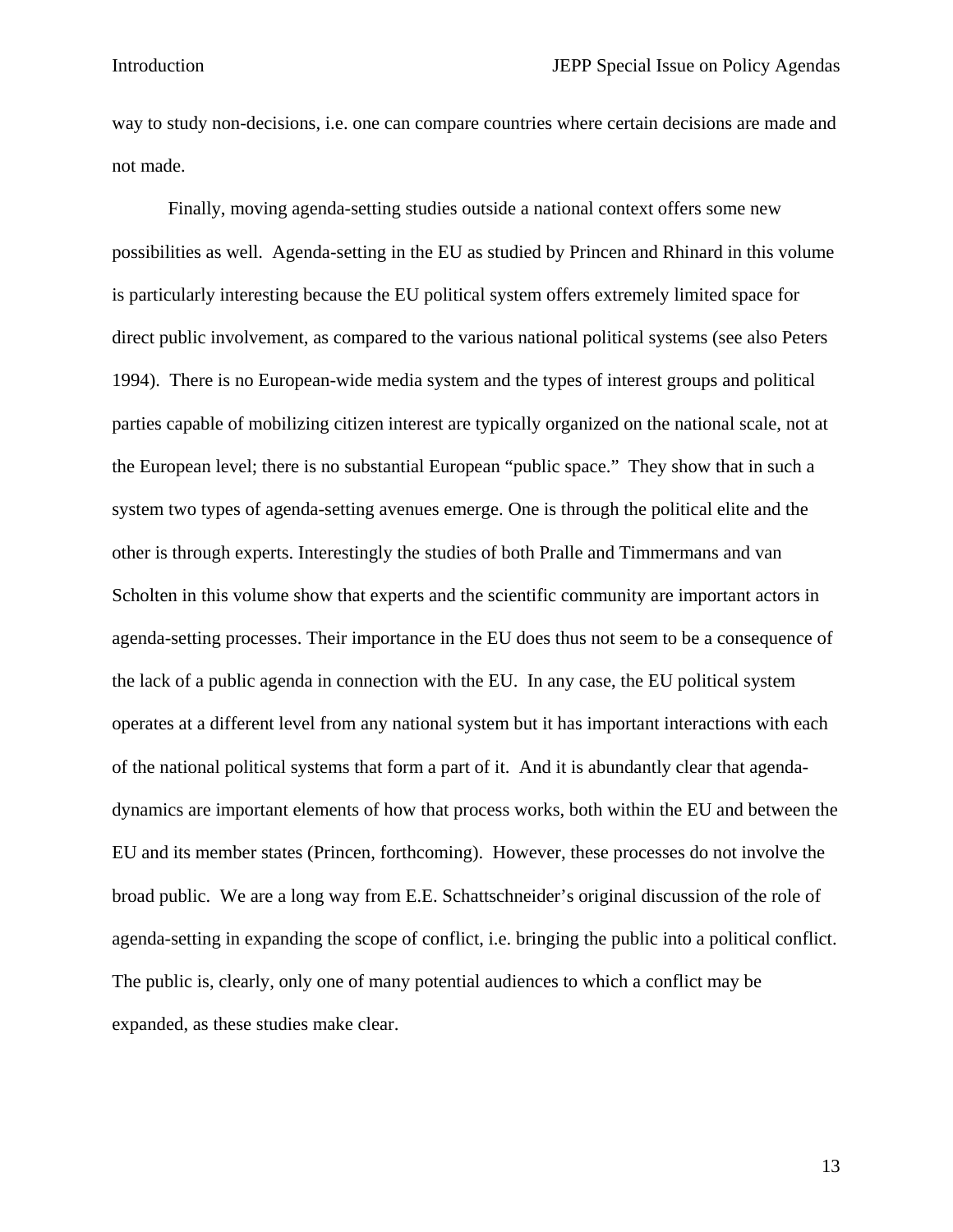The agenda-setting approach introduces an entirely different perspective on the study of comparative public policy. Much comparative work centres on levels of policy differences among nations; this approach characterizes much of the welfare state literature. Even where policy levels are very different, an analysis based in comparative policy *statics* (comparing differences in levels of policy provision) is not the most effective way of studying the causes of these differences, since these develop independently within each nation over time. As the study by Green-Pederson and Wilkerson in this volume suggests, comparisons based in policy *dynamics* (comparing differences in the time paths of policy development among nations) is a more effective way to study the causes of national differences. Recent work in the US points to using a problem-centred analysis focusing on information processing dynamics) suggests an entirely new way of comparing public policies (Jones and Baumgartner 2005). Rather than start with differences in the levels of policy (as the welfare-state work does), one can start with policy changes and link them to flows of information from the policymaking environment such as changes in demographics, attention to important events, changes in political coalitions. One wants to know both the level of policy differences among nations and the dynamics over time that may alter these levels in the future. In any case, a new approach such as laid out in this volume allows studies both of policy statics (e.g., cross-national comparisons at one point in time) as well as policy dynamics.

The above would by itself justify the investigation of agenda-setting and policy change in a comparative perspective. However, the potential insights to gain from studying agenda-setting comparatively are broader than only the ones outlined above. Comparative perspectives on agenda-setting may provide insights to more general issues both in policy research but also in relation to central issues within political science. The reason for this potential comes from the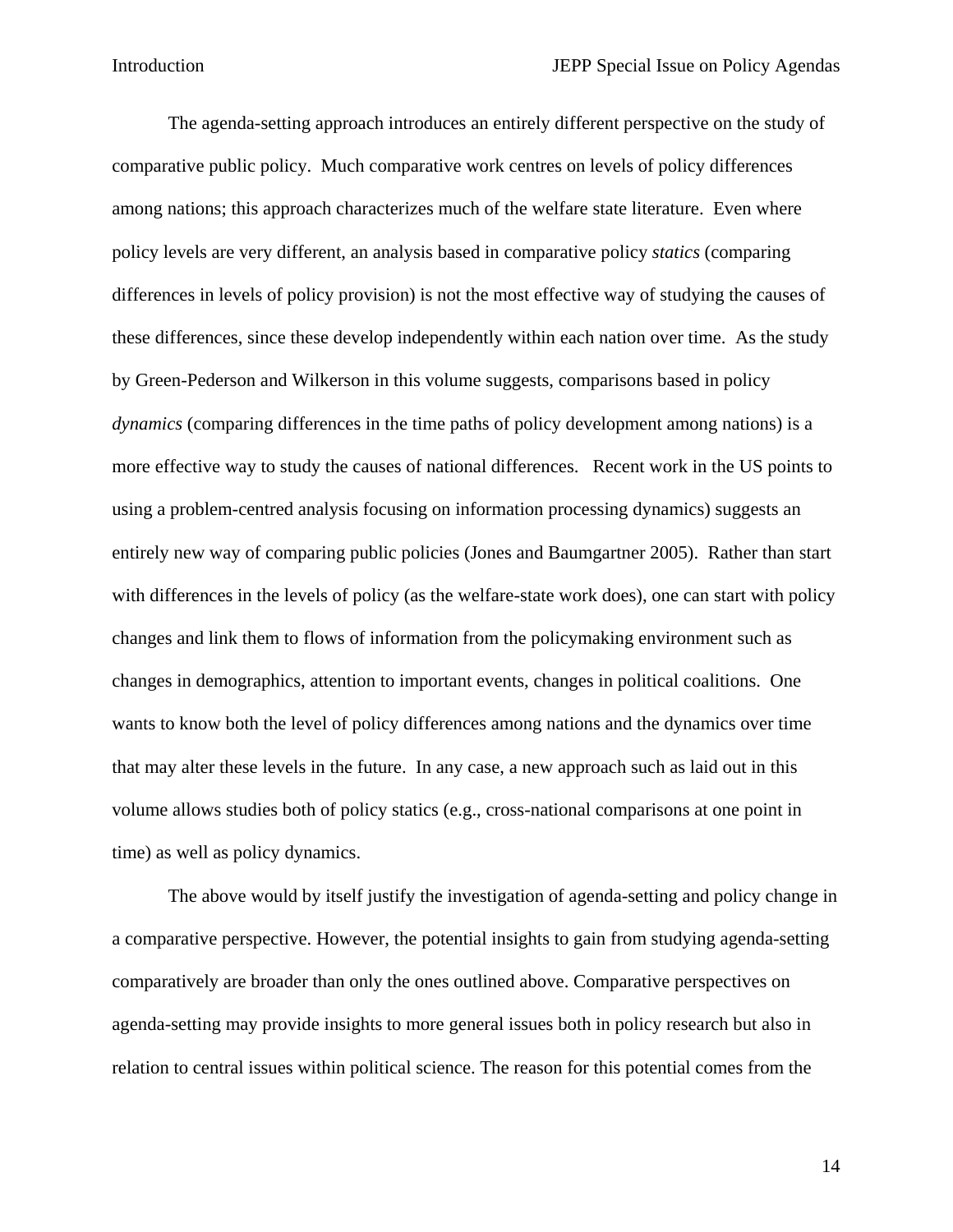focus which the agenda-setting tradition puts on how attention is allocated in political systems (Jones and Baumgartner 2005). This focus on allocation of attention gives a novel view on some old questions. One clear example of this is how the concept of venue-shopping may add to the theoretical understanding of political institutions. Where different political institutions are traditionally treated as "veto points" or "veto players" in comparative policy studies (Immergut 1992, Tsebelis 2002), they are treated as opportunity structures from an agenda-setting perspective. This difference has significant consequences as more institutional venues are seen as prohibiting change from the first perspective but as facilitating change from the other perspective. The opportunities for directly testing these diverse hypotheses are obvious.

Institutional design has long been a staple of political science and public administration studies for decades, and yet scholars of institutional design have paid little attention to agendasetting processes as discussed here. How different institutional structures are able to handle increasingly complex work-loads over decades as governments have grown more complex is a completely open research area, and yet one that will have many implications for future analysis.

The contributions in this volume provide further examples of the broader relevance of comparative agenda-setting studies: That "policy determines politics" is a classical formulation, but the work of Green-Pedersen and Wilkerson shows that this statement can be given further theoretic development through a comparative dynamics approach. One way through which policy may determine politics is that certain issues tend to attract significant political attention across different countries, which can explained through their agenda-setting attributes. The Green-Pedersen and Wilkerson piece for instance argues that health care attracts a lot of political interest partly because it is about life and death, an issue that easily draws media attention in any country. So there may be important limits to the impact of institutional design, limits imposed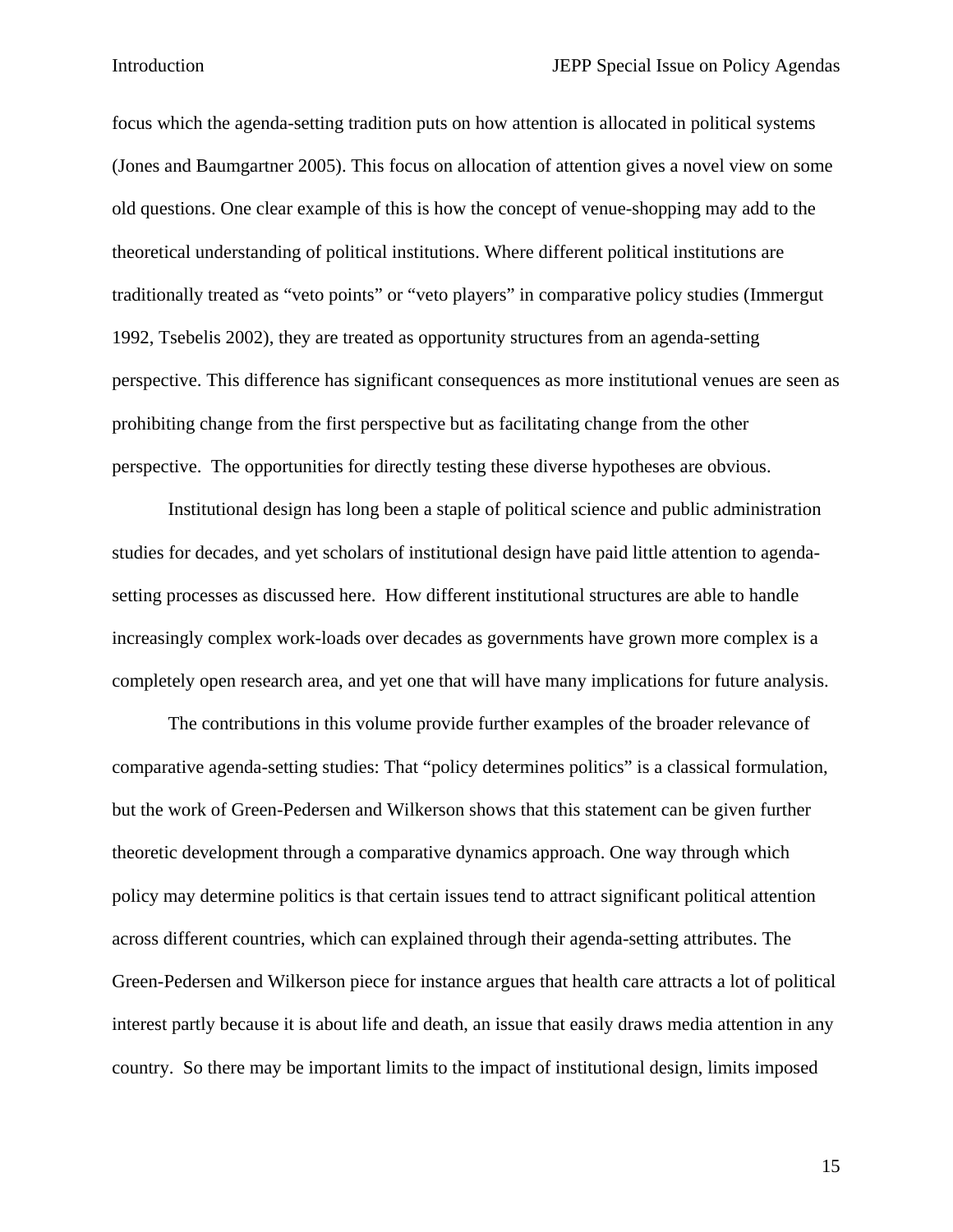by the substance of the policy itself. Thus, even with different institutional structures, they show important similarities in health care policy dynamics in the two systems. Of course, institutional differences are also important. The point is that we can only assess how each one affects policy outcomes with an approach that incorporates comparative policy dynamics.

Another example of the broader value of comparative agenda-setting relates to comparative perspectives on representation. How does representation affect the issue-attention process in government (as opposed to the more standard question of its effects on policy outcomes)? Jones and Baumgartner (2004) used an agenda-setting perspective to study representation in a US context and in this volume Penner, Blidook, and Soroka also use an agenda-setting perspective on representation in Canada.

A final advantage of a comparative agenda-setting research as it emerges in this volume is the strong integration of qualitative and quantitative studies. Almost everyone would agree that political science and policy studies need both, but in reality research traditions tend to be clearly dominated by one or the other. The articles included here show how both types of research provide indispensable insights into agenda-setting processes. Both the detailed case studies such as Pralle's and the statistical large N analysis by Breunig and Baumgartner, Foucault & François address issues about the functioning of political systems. Further, the data analytic methods developed in the US and essentially demanded by the policy dynamics approach are useful in studying policy change beyond the US *regardless of the applicability of the agenda-setting perspective.* Without proper across-time data, whether that data is qualitative or quantitative, we end up with comparative statics rather than the comparative dynamics that are required to move forward intellectually. The quantitative data also facilitate the qualitative work and our theories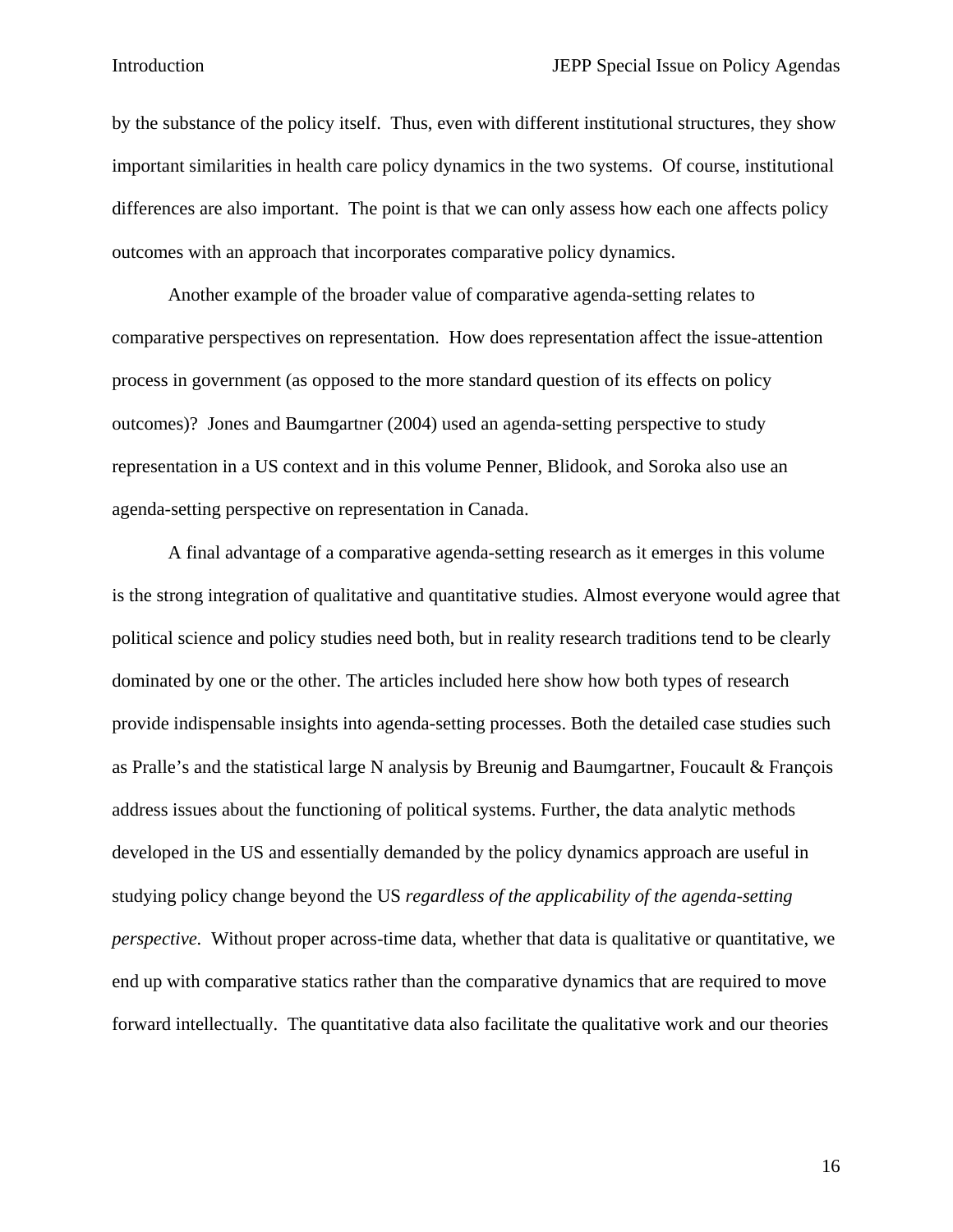are best informed by a mix of statistical tests as well as observations of the behaviors of individual policymakers—something that the large-scale databases alone cannot provide.

# **How to Pursue Comparative Studies of Policy Dynamics**

As Peter John spells out in his review essay of the policy agendas project, one of the reasons why Baumgartner and Jones (1993) has become a landmark within the policy agenda research tradition is that it was based on indicators of policy agenda which made it possible to systematically trace policy attention across times and issues. Until then agenda setting studies had largely been case studies. It is important if we are to compare policies across time and countries that the policies being compared are in fact identical. The Policy Agendas Project ([http://www.policyagendas.org/\)](http://www.policyagendas.org/), under the direction of Baumgartner, Jones, and Wilkerson, has developed a policy content coding system that covers the range of US national policies in a systematic manner.

One of the challenges of developing comparative studies of policy agendas is thus to extend the work of the policy agendas project to other countries. The potential benefits of doing so are considerable. Having substantial and comprehensive databases documenting the objects of policy action and political debate in many countries across many decades offers entirely new possibilities of understanding why some issues are the object of considerable debate within one political system but are ignored in another. We can also understand why some issues attract considerable attention across countries despite considerable differences in political systems and previous policy histories. If policies have consequences and often reflect the inheritance of previous policy choices, a comparative study of policy dynamics should reveal how strong these are. Green-Pederson has adapted the US-based system to Denmark with only minor comparability problems (Green-Pedersen 2005). His paper with John Wilkerson in this volume,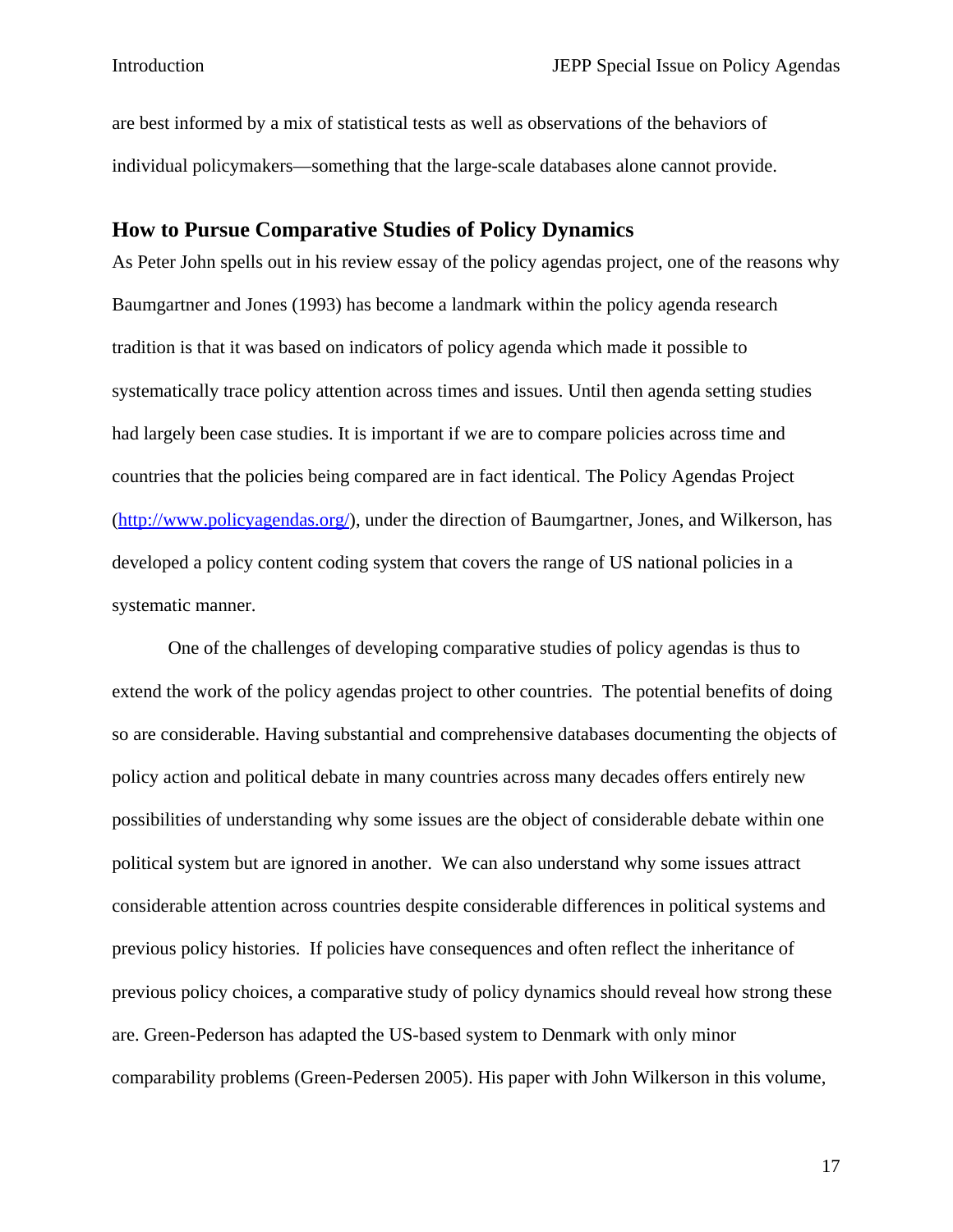which investigates health-care politics in the US and Denmark, is the first example of the systematic agenda comparisons which expanding the policy agendas approach make possible. Their study of the rise of health-care attention in both countries also shows how the comprehensive databases make it possible to study policy dynamics across decades and comparatively.

Expanding the policy agendas project comparatively involves two particular challenges. The first is to determine which indicators of government activity are most relevant. For example, the US system started with an analysis of congressional hearings, but these are a peculiarly American institution for which there is often no equivalent in many countries. On the other hand, legislation is used in each country, executive orders may be present in the same manner, and certainly media coverage is a relevant input in all countries. Similarly, budgetary data are universally relevant although they may vary in the detail and historical consistency to which they are available. In addition to a number of indicators that should be universally relevant such as laws, budgets, executive decrees or orders, and the budget, there may be various indicators available for different countries. For example, preliminary research in France suggests that the weekly cabinet meetings, consistently held every Wednesday for over 50 years, result in a short published agenda mentioning the policy topics that were discussed. Different countries will have different indicators.

In the studies included in this volume, a wide range of parliamentary activities were coded successfully. Green-Pedersen, focusing on Denmark, included questions to the minister, interpellation and proposals for parliamentary decisions, as well as laws and parliamentary accounts. Results indicate that the effort has been almost completely successful. In the Belgian project Walgrave and colleagues coded similar activities at the Parliamentary level. For the case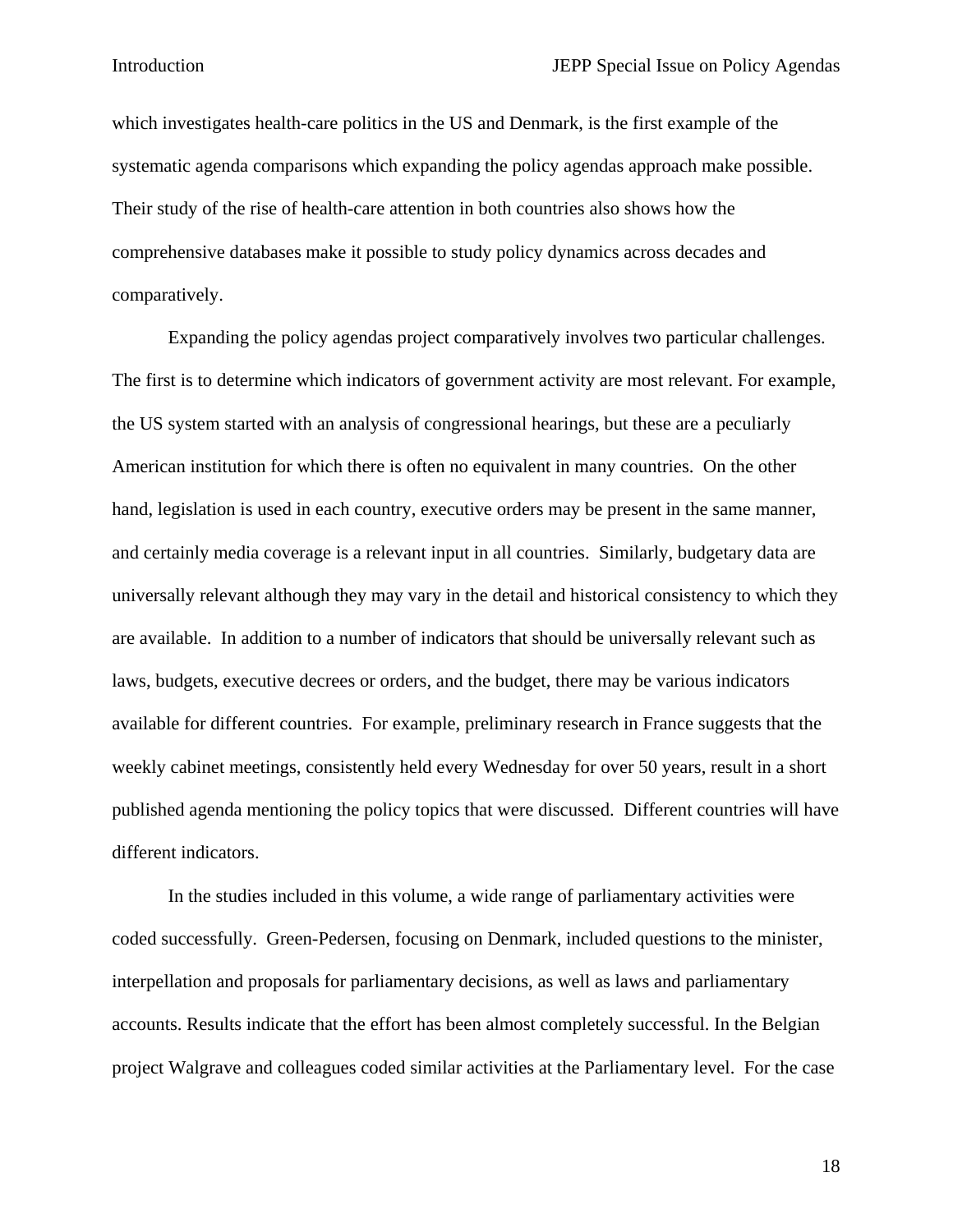of Canada, Soroka and colleagues coded questions in parliamentary question time, again with success. There are some issues with over-reliance on parliamentary activities outside the US context, however. Besides the question of whether parliamentary interpellations reflect the same political activity as congressional hearings, a major challenge involved in extending the policy agendas project comparatively is that most of the parliamentary activities accessible for coding have a clear opposition bias. In many countries, questions to the minister or interpellations are mainly opposition activities and may do a better job of measuring the opposition's agenda rather than the more general political agenda emerging from the interaction between government and opposition. When turning to the EU, this questions of what to code, of course takes a new direction, not least because of the fragmentation of the EU political system. The EU project conducted by Princen thus codes both written questions from the European parliament and preparatory documents from the EU commission. In any case, there are important considerations of what to code in each governmental system. The goal is to have comparable, but also comprehensive and relevant, indicators of the range of activities by the various important institutions.

A second issue is to make a topic coding system that is as comparable to the US system as possible so that the results can be compared, but which also corresponds to the different types of activities that are undertaken in various countries. For example, the US topic coding system contains some elements, such as dealing with American Indian tribes, extensive and complicated systems of managing housing policies through secondary mortgage markets, or managing and irrigating the public lands in the West, which have no equivalent in Europe; similarly many European systems include review of national health-care systems that have no equivalent in the US. In preliminary work we have found that the vast majority of the topic codes developed in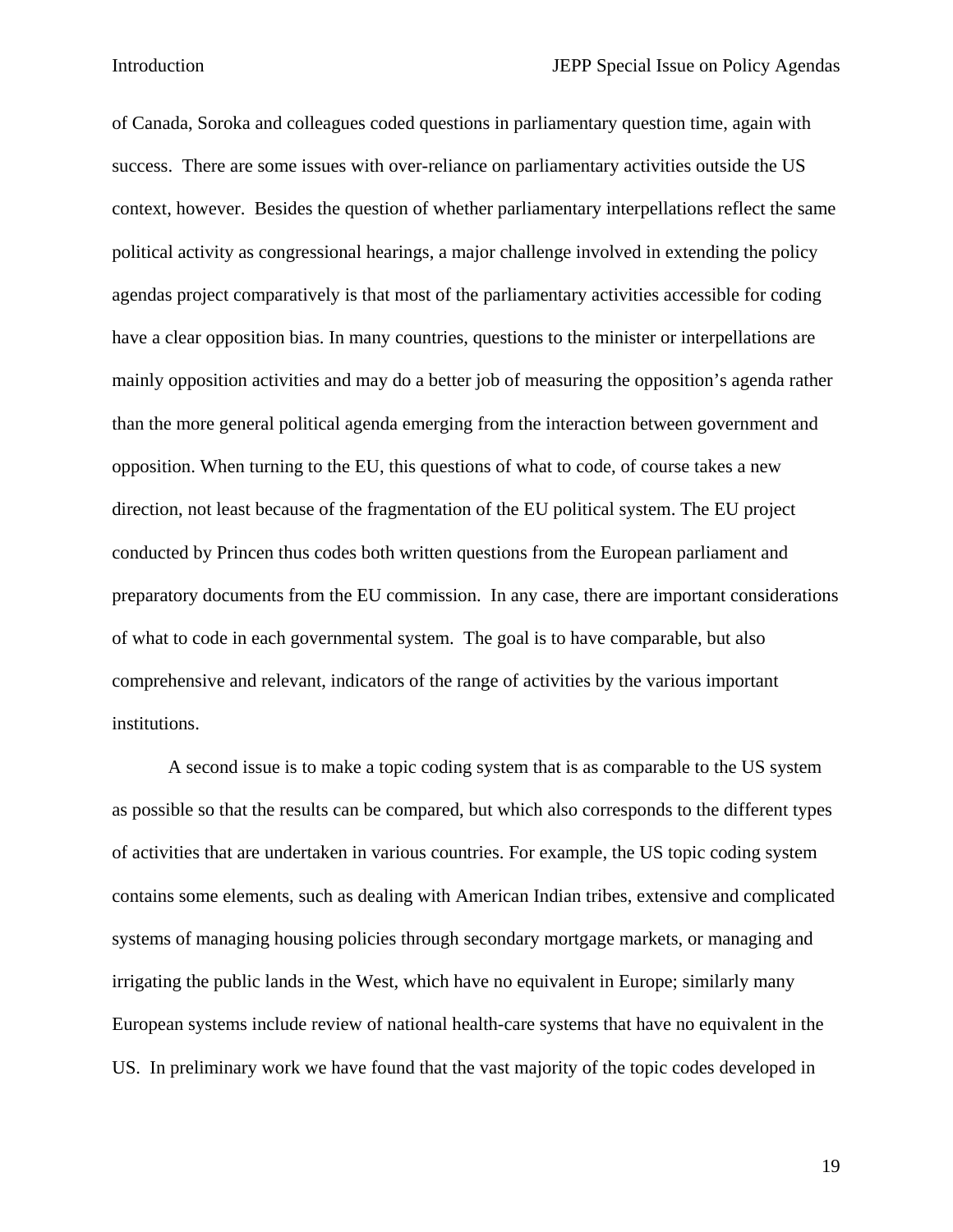the US have direct analogues in other systems, but some adjustments are needed. These issues are taken up by Peter John in his review essay in this volume.

There are certainly challenges involved in extending the policy agendas project comparatively, and only future comparative studies based on such data can show the extent to which these challenges have been overcome. However, the potential benefits of being able to compare systematically policy agendas across countries, time, and issues are substantial. This is an important opportunity to move forward the comparative study of public policy.

# **Concluding Comments**

The studies included in this volume illustrate a range of themes and provide a number of new research findings, extending the study of agenda-setting in nine different political systems. However, they only scratch the surface of what we believe can be done with a large-scale effort to trace policy processes comprehensively over long periods of time, as is now increasingly feasible. We hope this volume will serve as a call to action for political scientists in Europe, the US, and around the world to turn more attention to comparative dynamics. Regardless of the utility of the agenda-setting perspective (and in the spirit of full disclosure, we are convinced of its utility), political science is being stymied by a failure to examine dynamic processes comparatively. Paul Pierson (2004) has excited comparative scholars with his work on path dependency, and we are sympathetic to his approach. In the end, however, we can't find a satisfactory mechanism in path dependency to account for the dynamic changes we observe in European polities as well as in the United States; policies do not remain forever on a given path. The empirical papers that are incorporated in this volume document these dynamics. Resolving agenda-setting perspectives with path dependency is part of the new agenda of comparative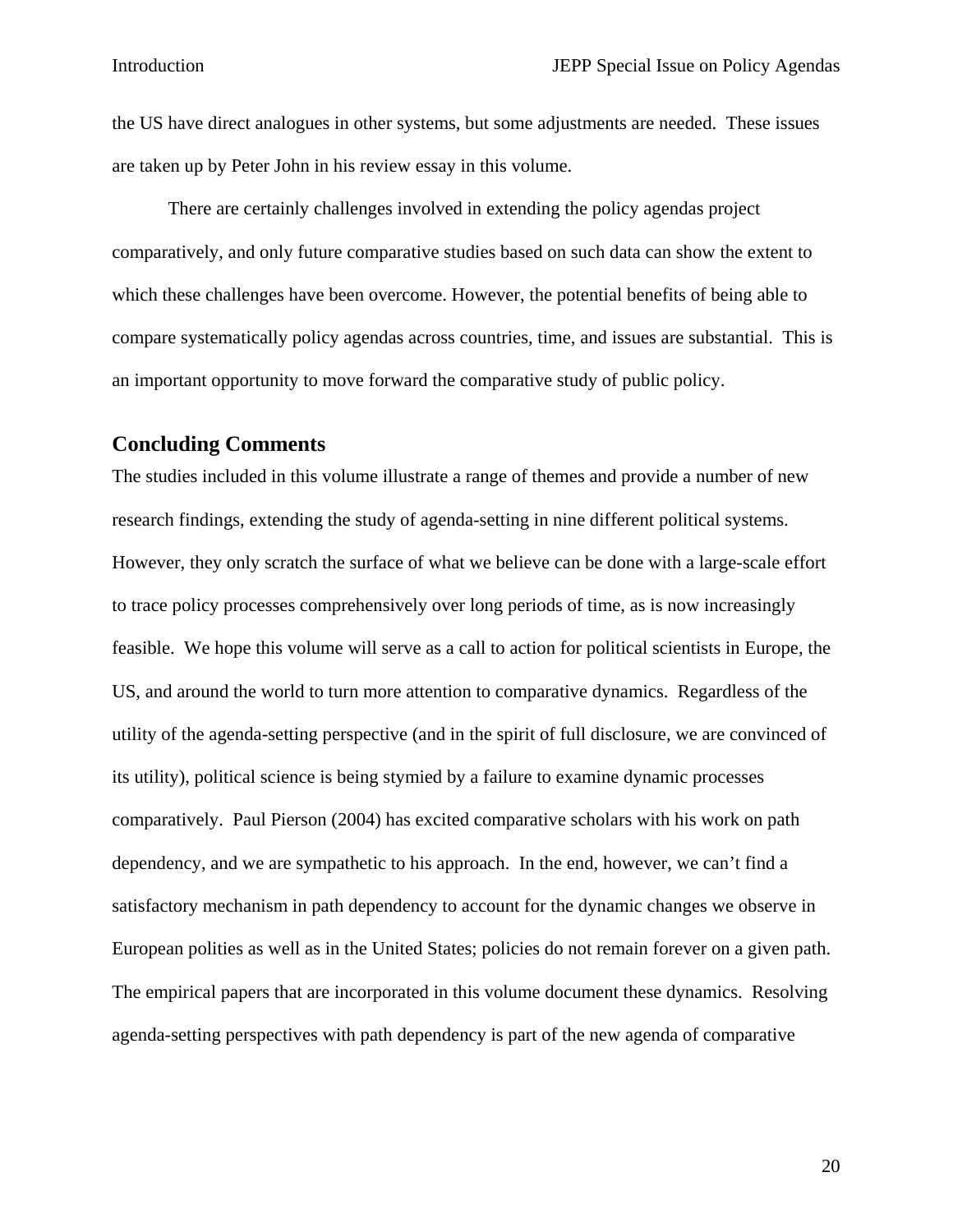public policy that we introduce here. But this is only one of many ways in which a formerly parochial literature may benefit from a comparative perspective, with benefits for all concerned.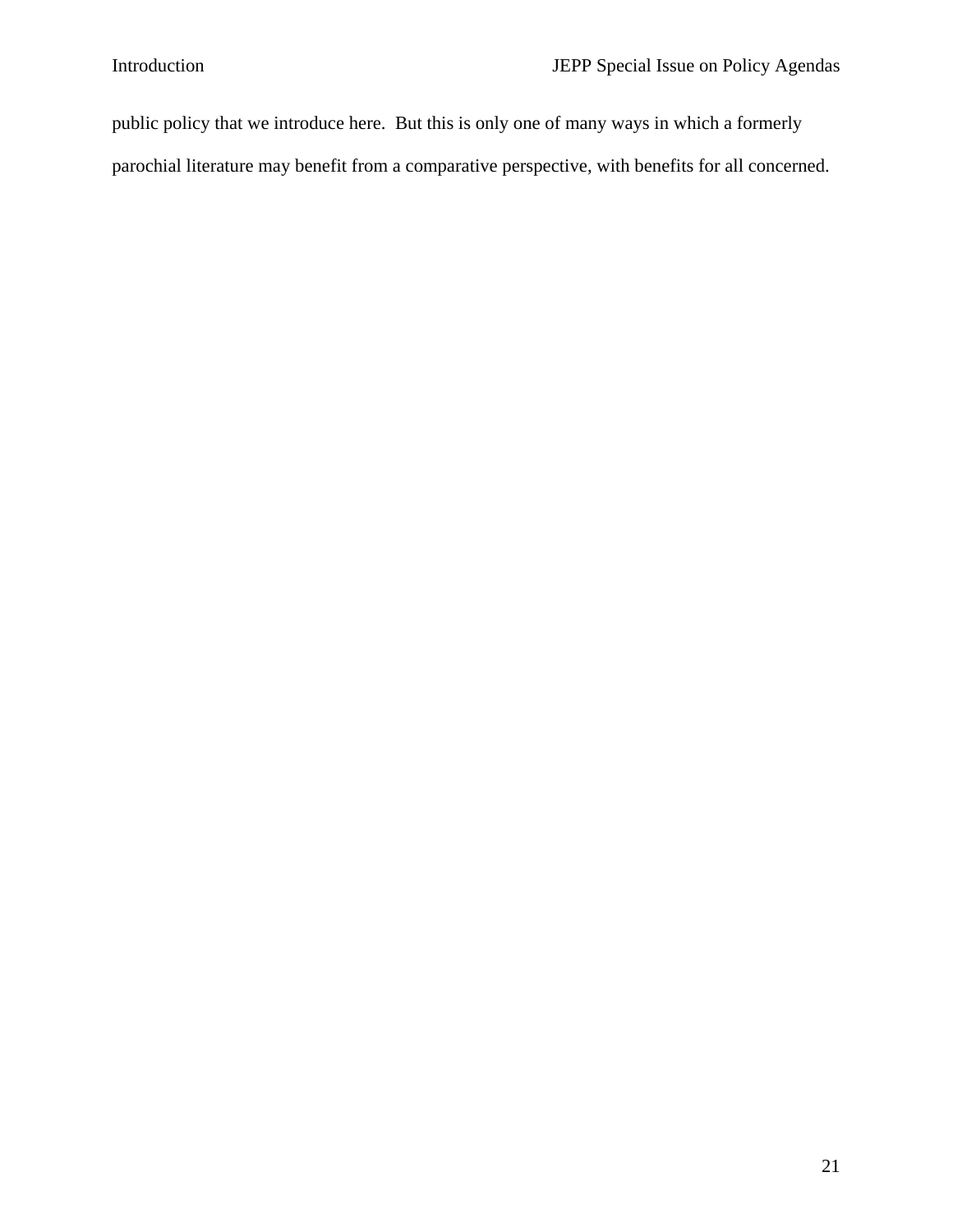# **References**

- Albæk, Erik, Christoffer Green-Pedersen & Lars Beer Nielsen (2006), *Making Tobacco Consumption a Political Issue in Denmark and the US. The Dynamics of Issue Expansion in Comparative Perspective*, paper, Department of Political Science, University of Aarhus, Denmark.
- Bachrach, Peter & Morton S. Baratz (1962). "Two Faces of Power", *American Political Science Review,* 56, 4, pp. 947-952.
- Baumgartner, Frank R. (1989a). "Independent and Politicized Policy Communities: Education and Nuclear Energy in France and the United States", *Governance,* 2, 1, pp. 42-66.
- Baumgartner, Frank R. (1989b). *Conflict and Rhetoric in French Policymaking*. Pittsburgh: University of Pittsburgh Press.
- Baumgartner, Frank R. & Bryan D. Jones (1993). *Agendas and Instabilities in American Politics*, Chicago: University of Chicago Press.
- Cobb, Roger, Jennie-Keith Ross & Mark H. Ross (1976). "Agenda Building as a Comparative Process", *American Political Science Review,* 70, 1, pp. 126-138.
- Cobb, Roger W. & Charles D. Elder (1983). *Participation in American Politics*, Baltimore: John Hopkins University Press.
- Considine, Mark (1998). "Making Up the Government's mind: Agenda Setting in a Parliamentary System", *Governance,* 11, 3, pp. 297-317.
- Crenson, Matthew A. 1971. *The Unpolitics of Air Pollution*. Baltimore, MD: Johns Hopkins University Press.
- Dahl, Robert A. 1961. *Who Governs?* New Haven: Yale University Press.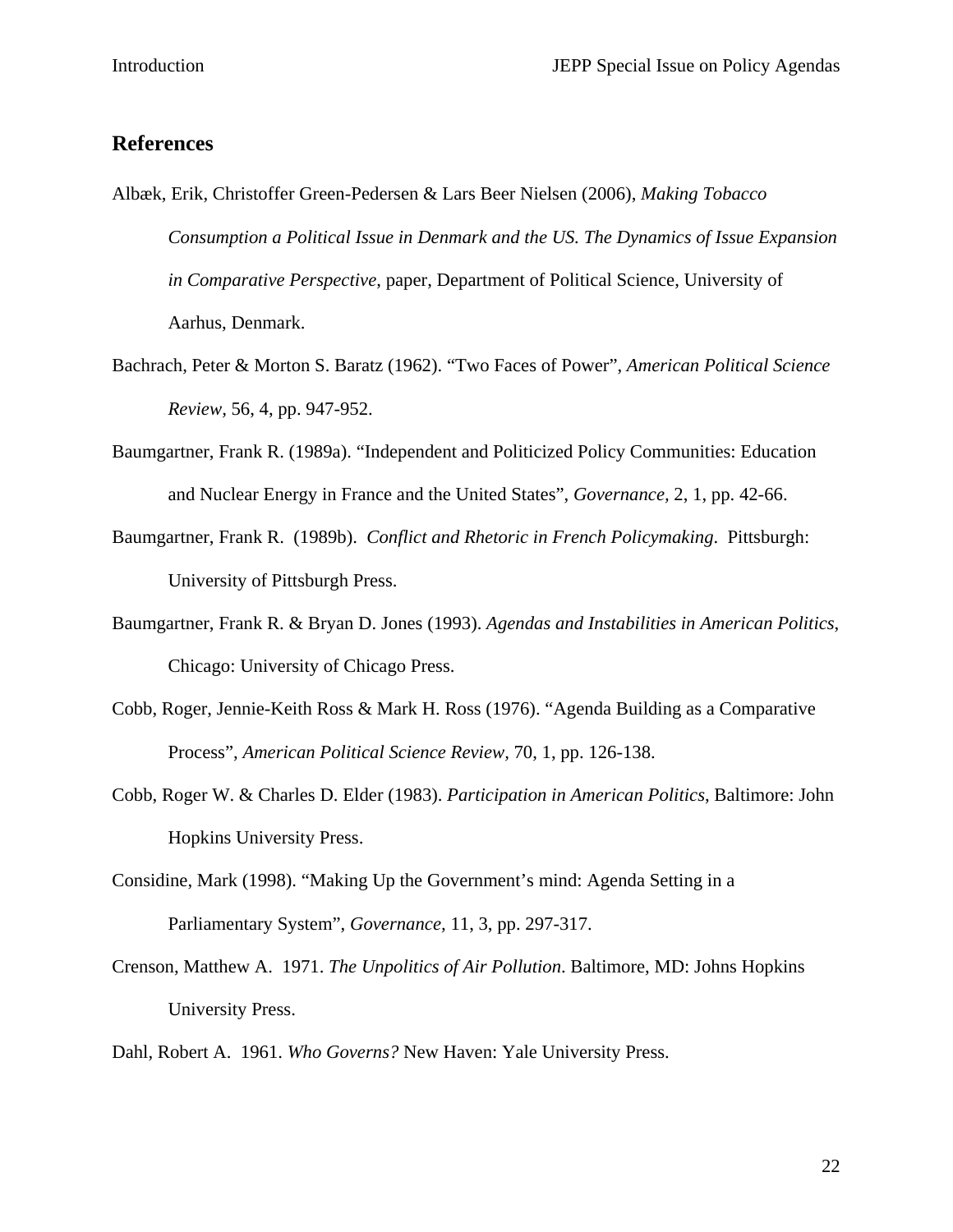- Daubjerg, Carsten & Jacob Strudgaard. 2005. "Issue Redefinition, Venue Change and Radical Agricultural Policy Reforms in Scandinavia and New Zealand", *Scandinavian Political Studies*, 28, 2, pp. 103-124.
- Green-Pedersen (2005). *Coding Parliamentary Activities in Denmark, 1953-2003. A Data Rapport*, available at. [www.ps.au.dk/greep/Research/agenda.htm](http://www.ps.au.dk/greep/Research/agenda.htm)
- Green-Pedersen (2006). *The Conflicts of Conflicts in Comparative Perspective. Euthanasia as a Political Issue in Denmark, Belgium, and the Netherlands, paper*, Department of Political Science, University of Aarhus, Denmark.
- Hunter, Floyd. 1953. *Community Power Structure*. Chapel Hill: University of North Carolina Press.
- Immergut, Ellen (1992). *Health Politics. Interest and Institutions in Western Europe*, Cambridge: Cambridge University Press.
- Jones, Bryan D. (2001). *Politics and the Architecture of Choice*, Chicago: University of Chicago Press.
- Jones, Bryan D. & Frank R. Baumgartner (2004). "Representation and Agenda-Setting", *Policy Studies Journal,* 32, 1, pp. 1-24.
- Jones, Bryan D. & Frank R. Baumgartner (2005). *The Politics of Attention: How Government Prioritizes Problems*, Chicago: University of Chicago Press.
- Jones, Bryan D., Tracey Sulkin & Heather A. Larsen (2003). "Punctuations in Political Institutions", *American Political Science Review,* 97, 1, pp. 1-23.
- Kingdon, John W. (1995). *Agendas, Alternatives and Public Policies*, New York: Harper Collins.
- McCombs, Maxwell E. & Donald Shaw (1972). The Agenda-Setting Function of Mass Media, *Public Opinion Quarterly, 36, 2,* 176-187.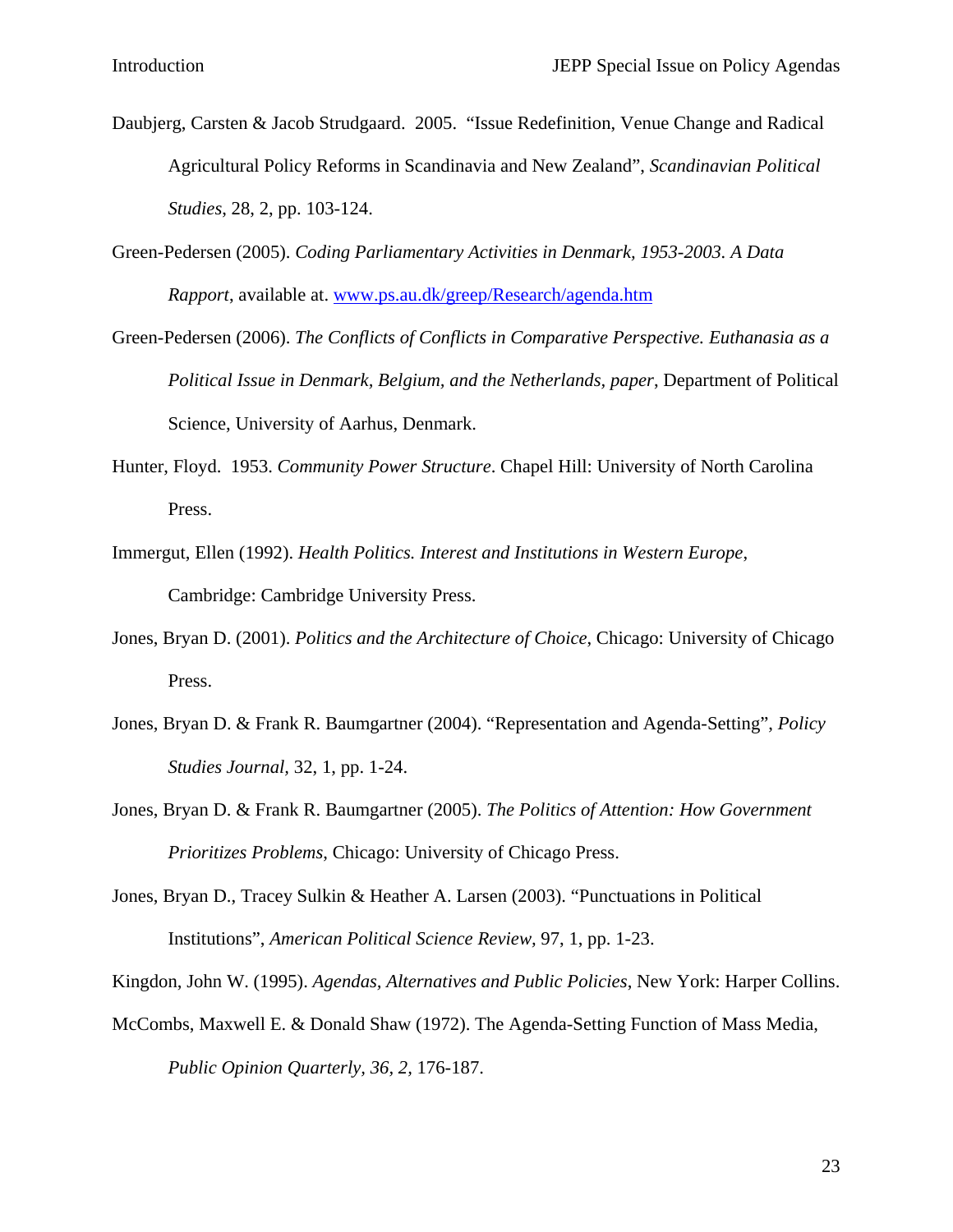McCombs, Maxwell E. 2004, *Setting the Agenda. The Mass Media and Public Opinion*, Cambridge, Polity Press

Mills, C. Wright. 1956. *The Power Elite*. New York: Oxford University Press.

- Polsby, Nelson W. 1963. *Community Power and Political Theory*. New Haven: Yale University Press.
- Pralle, Sarah (2003). "Venue Shopping, Political Strategy, and Policy Change: The Internationalization of Canadian Forest Advocacy", *Journal of Public Policy,* 23, 3, pp. 233-260.
- Princen, Sebastiaan (forthcoming). "Agenda Setting in the European Union. A Theoretical Exploration and Agenda for Research", *Journal of European Public Policy*.
- Schattschneider, Elmer E. (1960). *The Semi-Sovereign People. A Realist's Guide to Democracy in America*, New York: Holt.
- Sheingate, Adam (2000). "Agricultural Retrenchment Revisited: Issue Definition and Venue Change in the United States and European union", Governance, 13, 3, pp. 335-363
- Sigelman, Lee. Forthcoming, 2006. The *APSR* Citation Classics. *American Political Science Review*.
- Studlar, Donley T. (1993). "Ethic Minority Groups, Agenda-Setting and Policy Borrowing in Britain", pp. 15-32 in Paula McClain (ed.), *Minority Group Influence: Agenda-Setting, Formulation and Public Policy*, New York: Greenwood Press.
- Tsebelis, George (2002). *Veto Players. How Political Institutions Work*, New York: Russell Sage Foundation.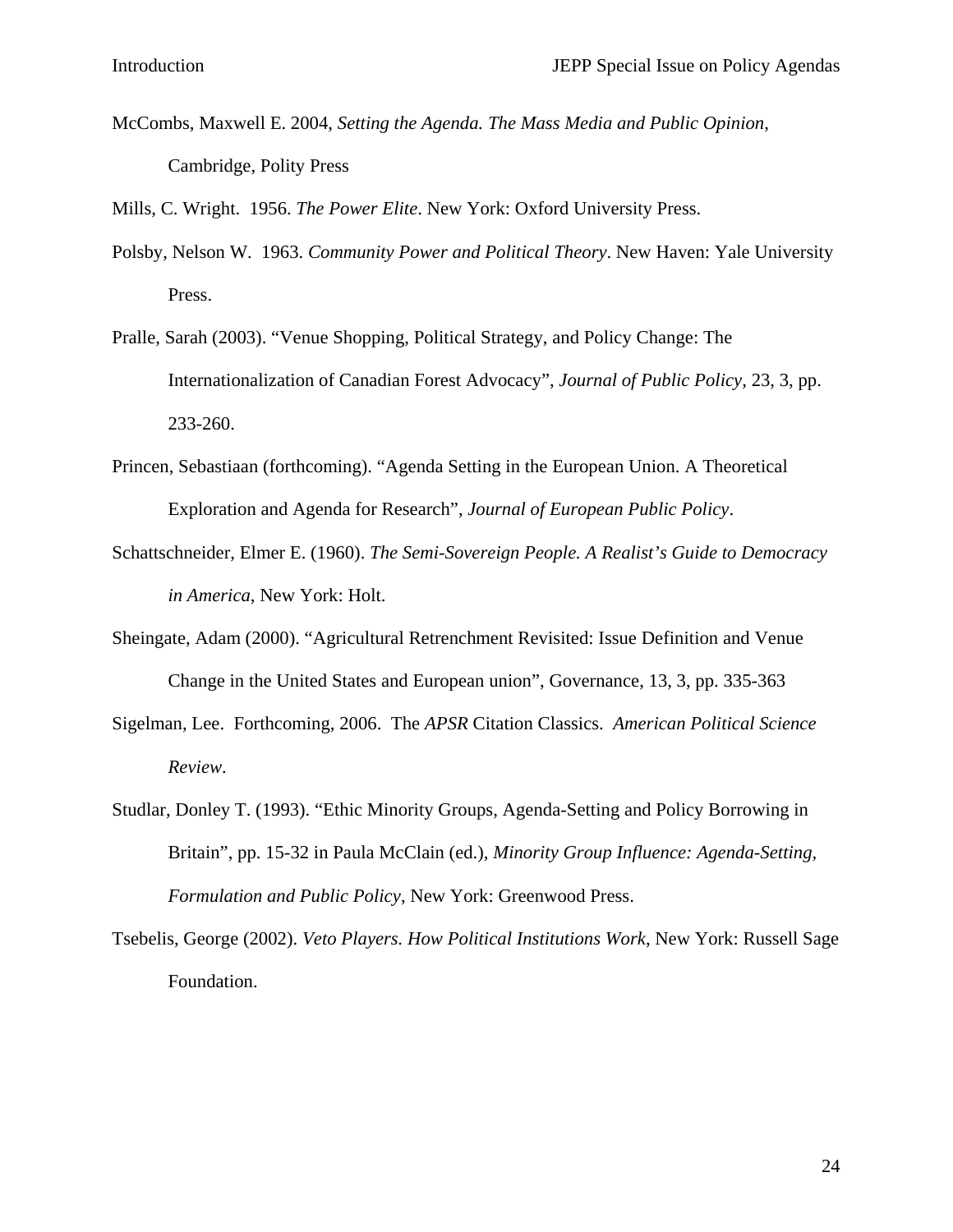True, James, Bryan Jones, and Frank Baumgartner. In press. Punctuated Equilibrium Theory: Explaining Stability and Change in Policymaking. In Paul Sabbatier, ed., *Theories of the Policy Process*. 2nd ed. Boulder, CO: Westview Press.